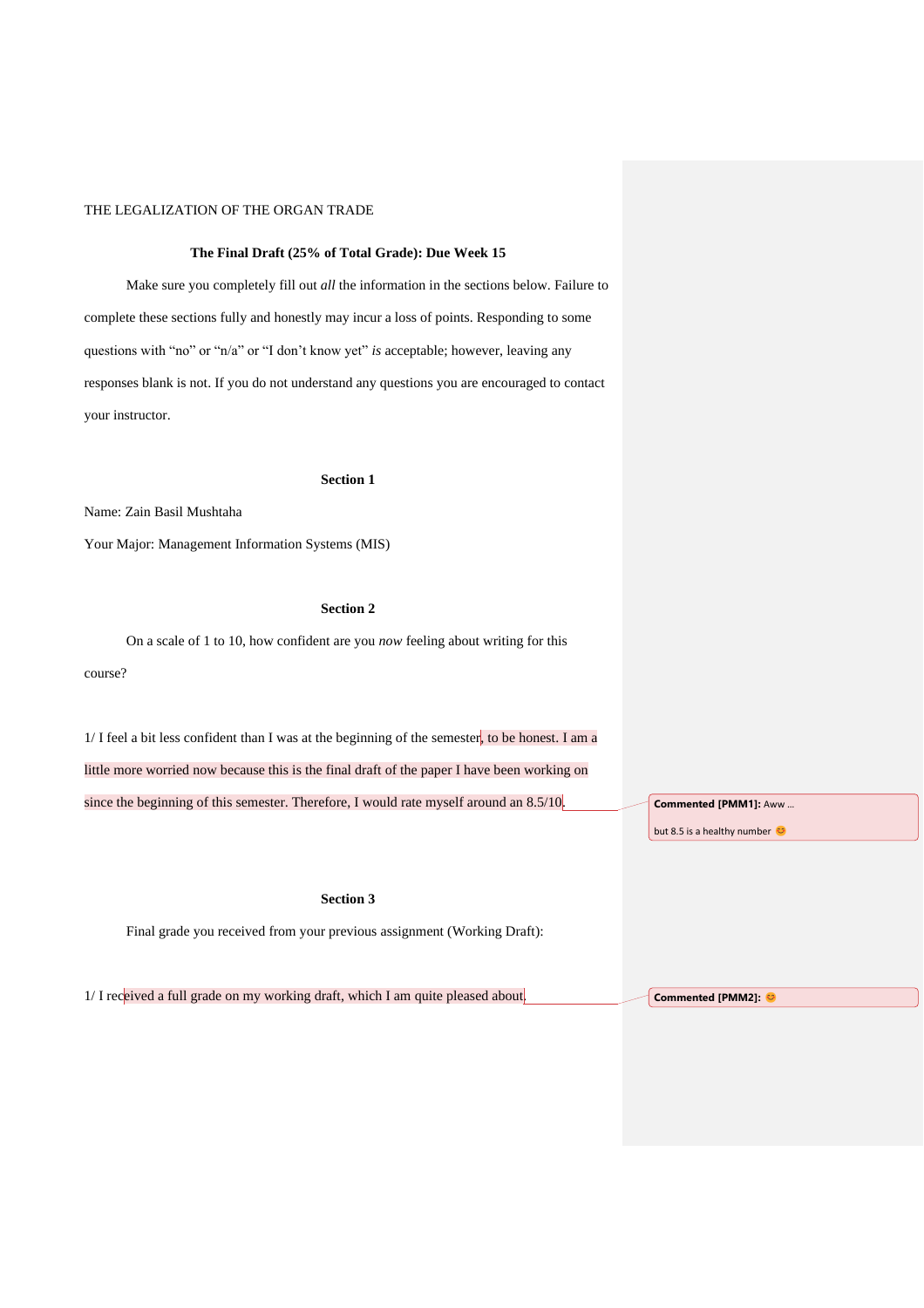### **Section 4**

Based on your last assignment and the lessons you have received so far in ENG 204, what **three** things have you given extra care and attention towards for this assignment?

1/ Using Auto-Peer: I have paid special attention to checking my paper through Auto-Peer. I believe that using it is extremely helpful since it highlights issues in writing that I had overlooked previously.

2/ Time Management: Many projects and assignments are due now since the semester is coming to an end. In addition, the final exam season is approaching. Therefore, I have given extra care and attention to properly managing my time so that I can finish the final draft and my other assignments on time.

3/ Topic openers and topic closers: I have given extra attention to using topic openers and topic closers in each paragraph whenever needed.

**Commented [PMM3]: Always fun @** We don't have them in English

**Commented [PMM4]: Nice @**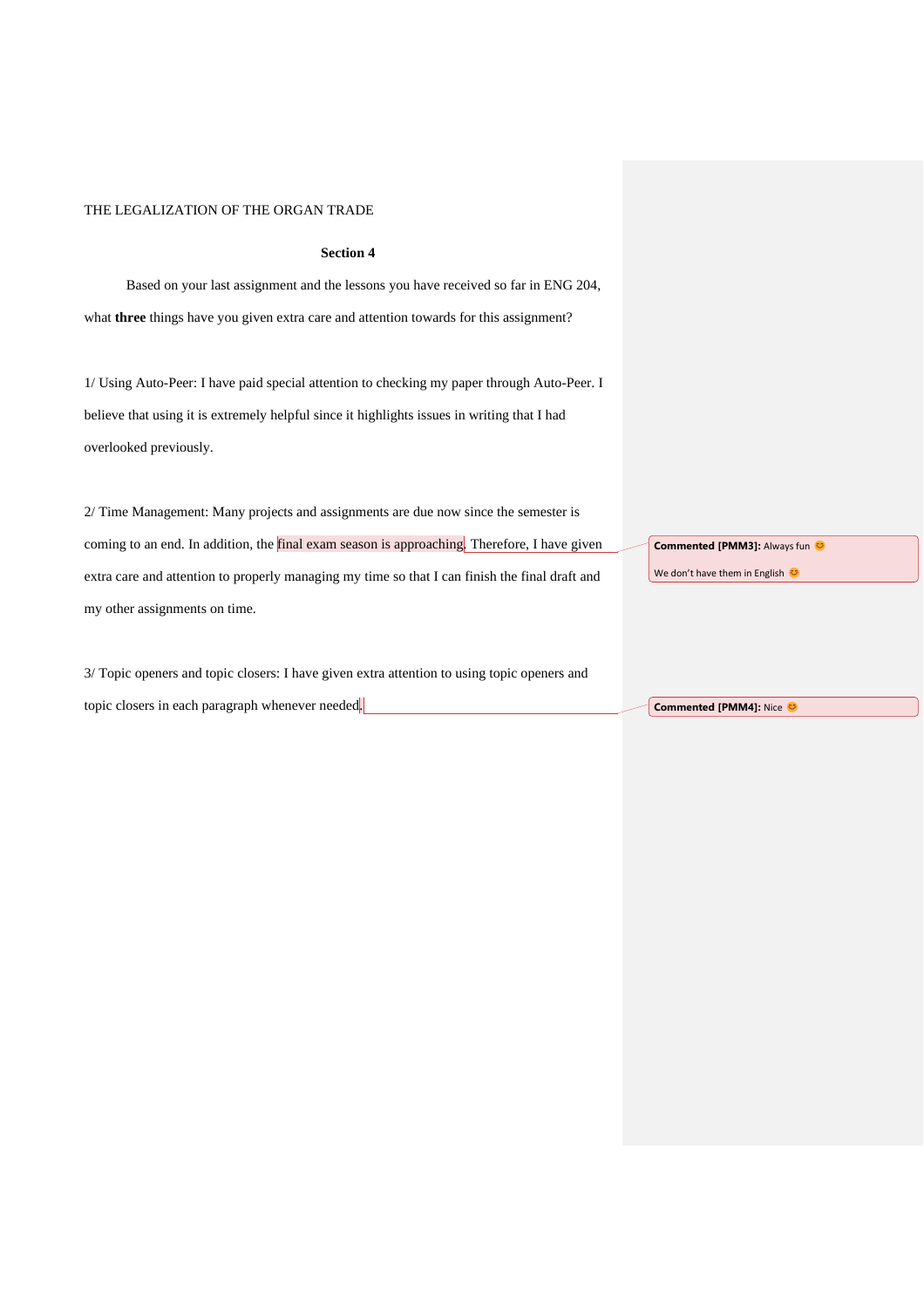### **Checklist**

Before submitting, make sure that you can write "YES" for each of the items below.

1/ I understand that if I write "YES" to any of these statements then such a response is completely true. I further understand that if there is evidence that I have not responded accurately then my paper will be returned to me ungraded. In such a case, I will have to correct my paper and resubmit it. In so doing, I will be subject to a "late penalty."

#### YES

2/ I have accurately and fully completed an Auto-Peer review of my paper.

YES

3/ I have named the file for submission as follows: Working Draft [my iLearn name]

For example: Final Draft Philip Michael McCarthy.

YES

4/ The file I am submitting is a Microsoft Word document.

YES

5/ I have read the rubric and all relevant course material, and included all the information

required.

## YES

6/ I have changed the header of this paper to the ALL CAPS title of my paper.

YES

7/ I have pressed spellcheck/grammar check and corrected any text as appropriate.

# YES

8/ I have carefully read *out loud* my entire paper and corrected issues where appropriate.

YES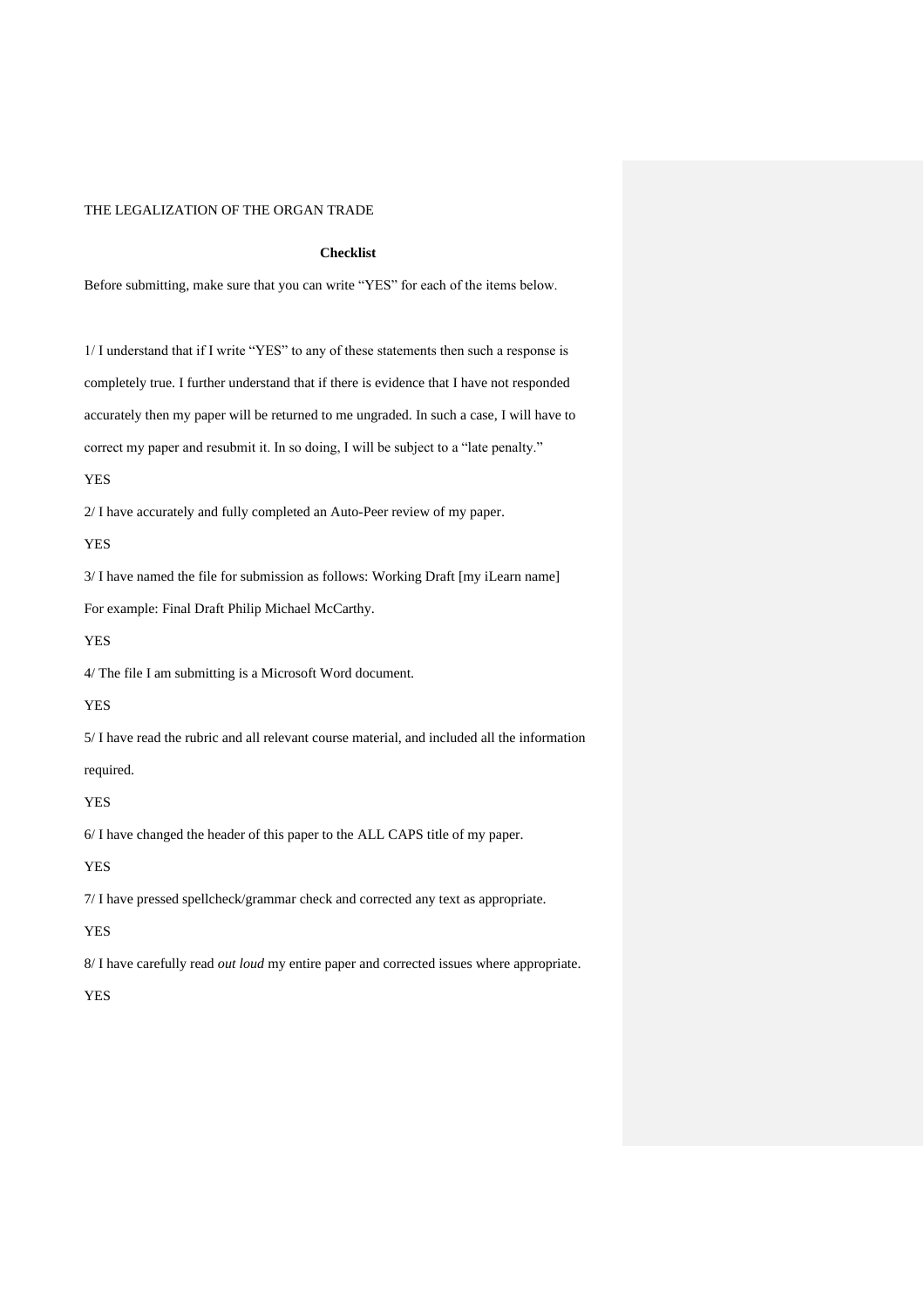9/ I have carefully checked my paper to ensure there are *no* examples of any form of plagiarism. I fully understand what these forms of plagiarism are and I realize fully that any examples of plagiarism will have severe consequences (including *but not limited to* a zero grade, an F for the course, a formal report to administration, and/or having to write a completely new research paper on a different topic). I further confirm that I have had ample opportunity to discuss issues of plagiarism with my instructor and that any and all of my questions have been addressed.

YES

10/ All work submitted in this paper is my own. No other person was involved in any of the actual writing of this paper.

YES

### **Write Your Paper Below**

Begin your paper at the *start of the next page*. Note that APA Level 1 and Level 2 headers have *not* been provided for you: You are now required to complete these yourself. Complete the paper using appropriate paragraphs. Remember to leave the rubric at the end of the paper.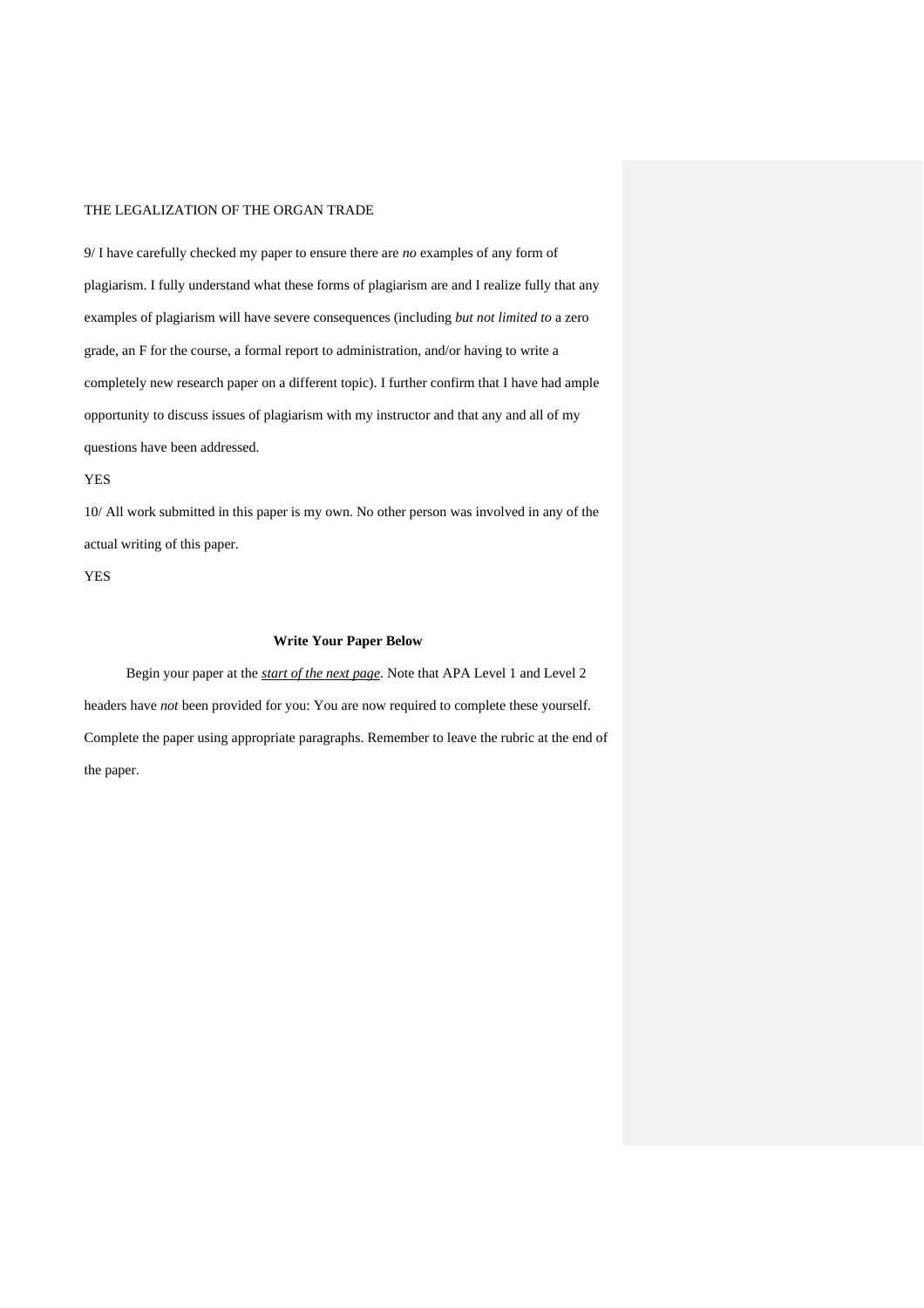### **Abstract**

In this paper, I argue that the organ trade should be legalized. The organ trade refers to the trading of human organs for financial gain. I support my position with three arguments. First, I argue that the organ trade should be legalized to increase the supply of organs. Second, I argue the organ trade should be legalized to reduce the number of crimes like kidnapping. Third, I argue that the organ trade should be legalized to prevent infections from spreading between recipients. I also consider the alternative arguments. These arguments include that legalizing the organ trade may harm some people's health, benefit some people but not others, and spread diseases. This paper is important because it emphasizes the need of legalizing the organ trade and the benefits it brings such as saving lives. I conclude my paper by recommending governments consider legalizing the organ trade and establishing government-regulated organ trade centers.

*Keywords*: Organ trade, organ transplantation, organ donation, organ supply, disease transmission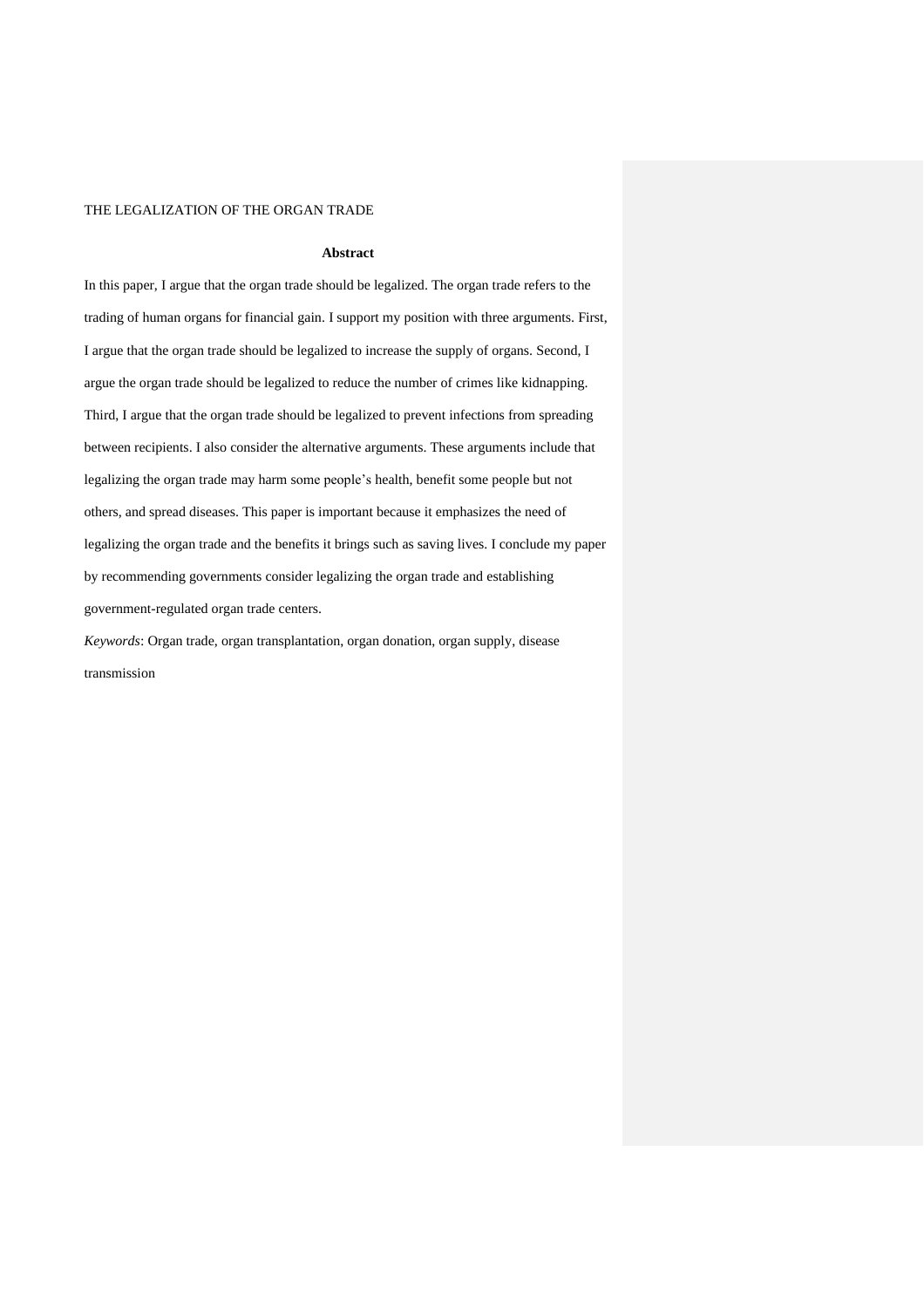### **The Legalization of the Organ Trade: A Savior or a Killer**

The organ trade, also known as the red market, is the sale and purchase of human organs, tissues, and other body parts for monetary or material gain (Shimazono, 2007). The global demand for healthy body parts for transplantation outnumbers the supply, which is why the organ market is on a rise worldwide (Hippen et al., 2009). According to Health Resources and Services Administration (2022), at least 17 individuals die every day waiting for an organ transplant because of the difference in the supply and demand of healthy organs. There has also been a broad controversy regarding the legislation of the organ trade (Bengali & Mostaghim, 2017). Therefore, I will be addressing the concerns related to legalizing the organ trade by showing evidence of how legalizing it would be beneficial to saving lives.

In this paper, I argue that the organ trade should be legalized. I support my position with the following three arguments. First, I argue that legalizing the organ trade would increase the supply of organs. Human organs are now in a limited supply and legalizing the organ trade would increase the number of organs accessible to individuals in need (Coppen et al., 2010). Second, I argue that legalizing the organ trade will reduce the number of crimes. The incentive for criminals to steal organs and abduct individuals will be reduced if a legitimate organ market existed (Edgar & Block, 2021). Finally, I argue that legalizing the organ trade will prevent diseases from spreading between recipients. If a legal organ market existed, the entire organ transplantation procedure will be handled by professionals, limiting disease transmission between recipients (Hall, 2015).

I also consider alternative positions against legalizing the organ trade. First, opponents claim that the organ trade may cause health consequences to some donors (Garg et al., 2014). Second, some critics posit that the organ trade may be beneficial for certain groups of people but not others (Gregory, 2011). Finally, critics argue that the organ trade may spread diseases between recipients (Eastlund, 1995). While these positions have merit, I

**Commented [PMM5]:** This is the Final Paper. As such, there is likely to be significantly fewer comments because … Well … no more updates, right? <sup>●</sup> That said … I'll probably end up highlighting some stuff in yellow …. Because ... that's what I do. ©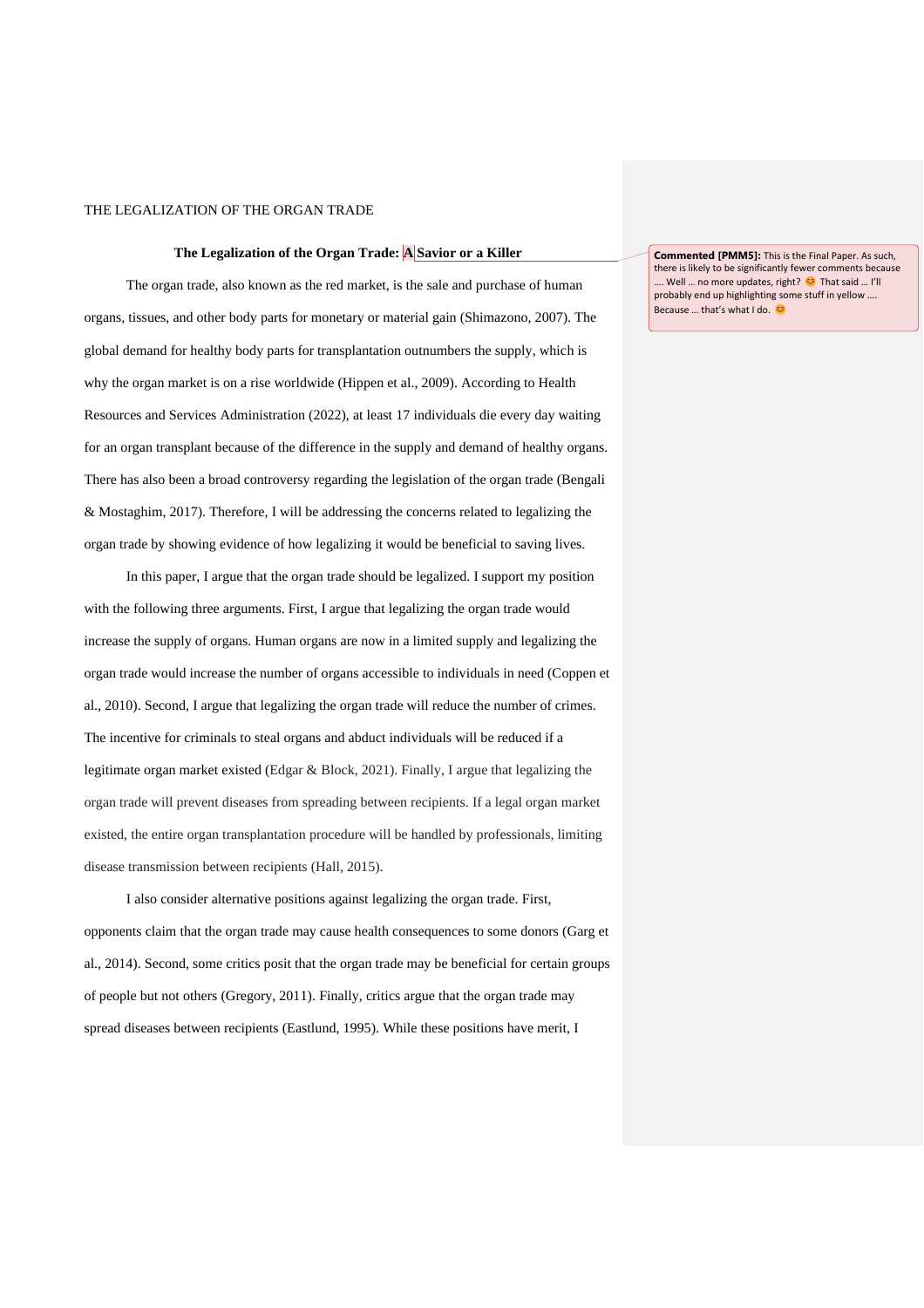demonstrate that the organ transplantation process will be handled professionally with the legislation of the organ trade, preventing diseases from spreading between recipients. In addition, human organs are scarce in many nations, making life-saving medical interventions difficult. Therefore, legalizing the organ market is the best solution to overcome this scarcity issue and save lives. Accordingly, I present arguments demonstrating how the organ trade is both necessary and useful.

This paper is important because only a few people are aware of the benefits that the organ trade will bring to the world. To clarify, legalizing the organ trade will make a significant contribution to saving lives and reducing patient suffering while awaiting an organ transplant. Therefore, I conclude my paper by recommending that people and governments consider legalizing the organ trade, establishing government-regulated organ trade centers, and gathering lobbyists and investors to encourage the organ trade through economic power and political pressure.

### **The Organ Trade: A Killer**

Some critics argue that legalizing the organ trade will bring very limited positive effects. They argue that legalizing the organ trade may endanger the health of some donors. Additionally, some contend that the organ trade may contribute to spreading diseases between transplant patients. Some also posit that legalizing the organ trade will benefit certain groups of people but not others. Thus, this section investigates the opponents' perspectives.

#### **The Health Consequences**

Many opponents argue that legalizing the organ trade may negatively impact some donors' health. Some of the negative impacts on donors' health include the short-term risks associated with organ donation. Kovacs et al. (2014) highlight that infection, blood clots, blocked ureter, and abnormal pain are possible short-term outcomes of organ donation.

**Commented [PMM6]:** "That is" + comma is usually, I think, a better way to say it than "to clarify"

**Commented [PMM7]:** Interestingly … at this point – I got your email …

thank YOU!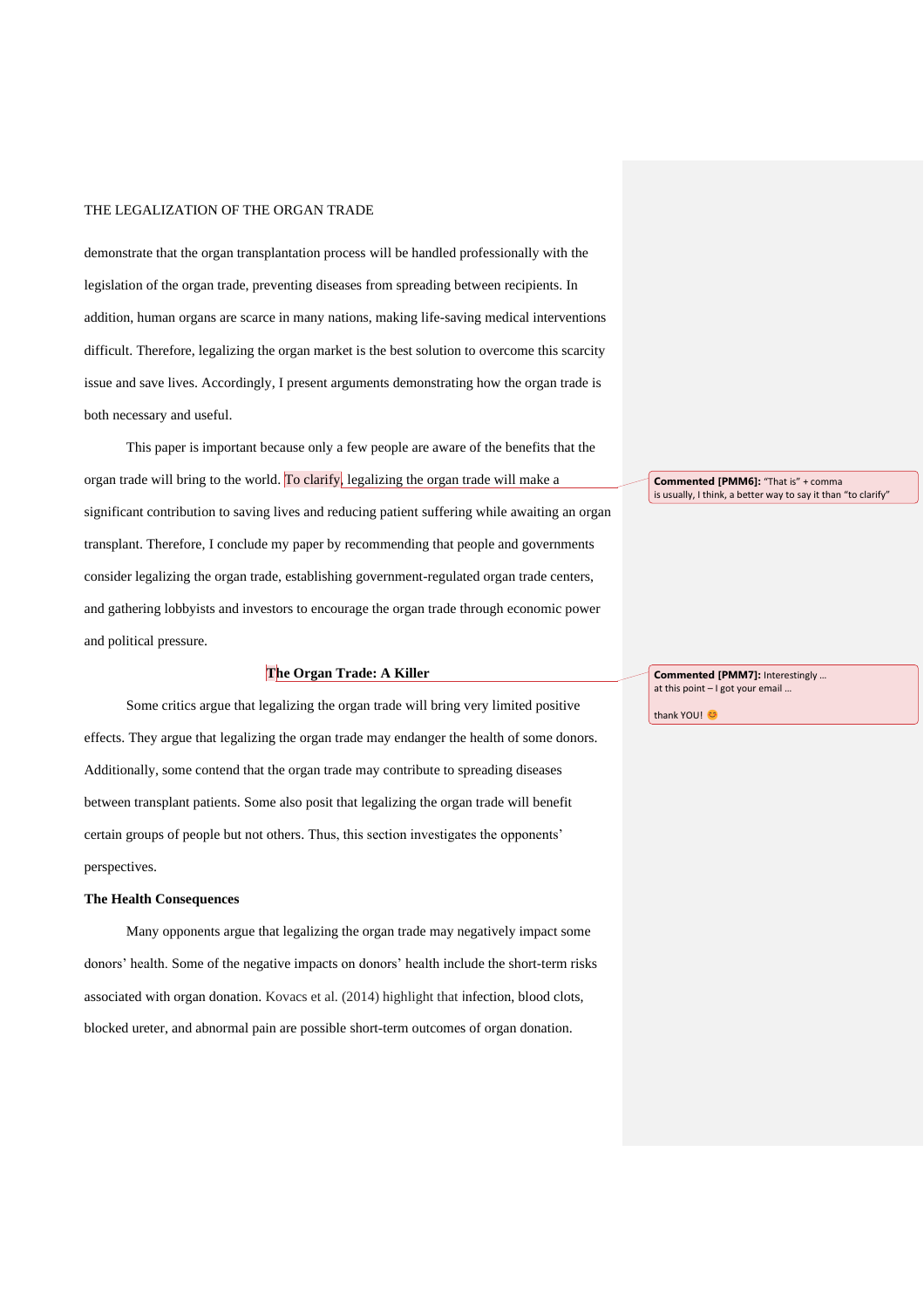Almost all transplants involve at least one of these short-term risks, and it takes around two months for a donor to fully recover from them. That study also demonstrates how organ donation can put a healthy donor at risk of undergoing and recovering from unnecessary major surgery. Therefore, with the legalization of the organ trade, the number of organ donors will rise, and so will the likelihood of such short-term health effects.

In addition to the short-term risks, there are also possible long-term risks that a living organ donor may encounter. According to the National Kidney Foundation (2019), the most common long-term risk associated with organ donation is high blood pressure. That report highlighted that many organ donors have experienced slightly increased blood pressure after a few years of donating their organs. Further, as stated by Garg et al. (2014), organ donors, especially kidney donors, are more prone to developing preeclampsia, nerve damage, and chronic organ diseases in the long run. Even though these long-term health consequences are uncommon, they can nonetheless occur and affect donors' health. Thus, since legalizing the organ trade is expected to increase the number of donations, it may have a detrimental impact on donors' long-term health and lead to major health problems.

Not only does organ donation impact the physical health of some donors, but it also affects donors' mental health. In fact, the donors' mental health could be harmed because of organ donation. According to Pérez-San-Gregorio et al. (2017), mental health issues, such as anxiety and depression, can result from organ donation. These mental health issues could be caused by the fear of health deterioration, the fear of the recipient's death, or the feeling of regret after an organ transplant. Additionally, the psychological strain that comes with living transplantation poses a serious risk to the donor's well-being after the transplantation. Pan et al. (2021) suggest that 4.7-9.6% of donors experience mental health problems after an organ transplant. This rapid mental health decline is likely caused by guilt or the feeling of responsibility of donors. As a result, the legalization of the organ trade will result in more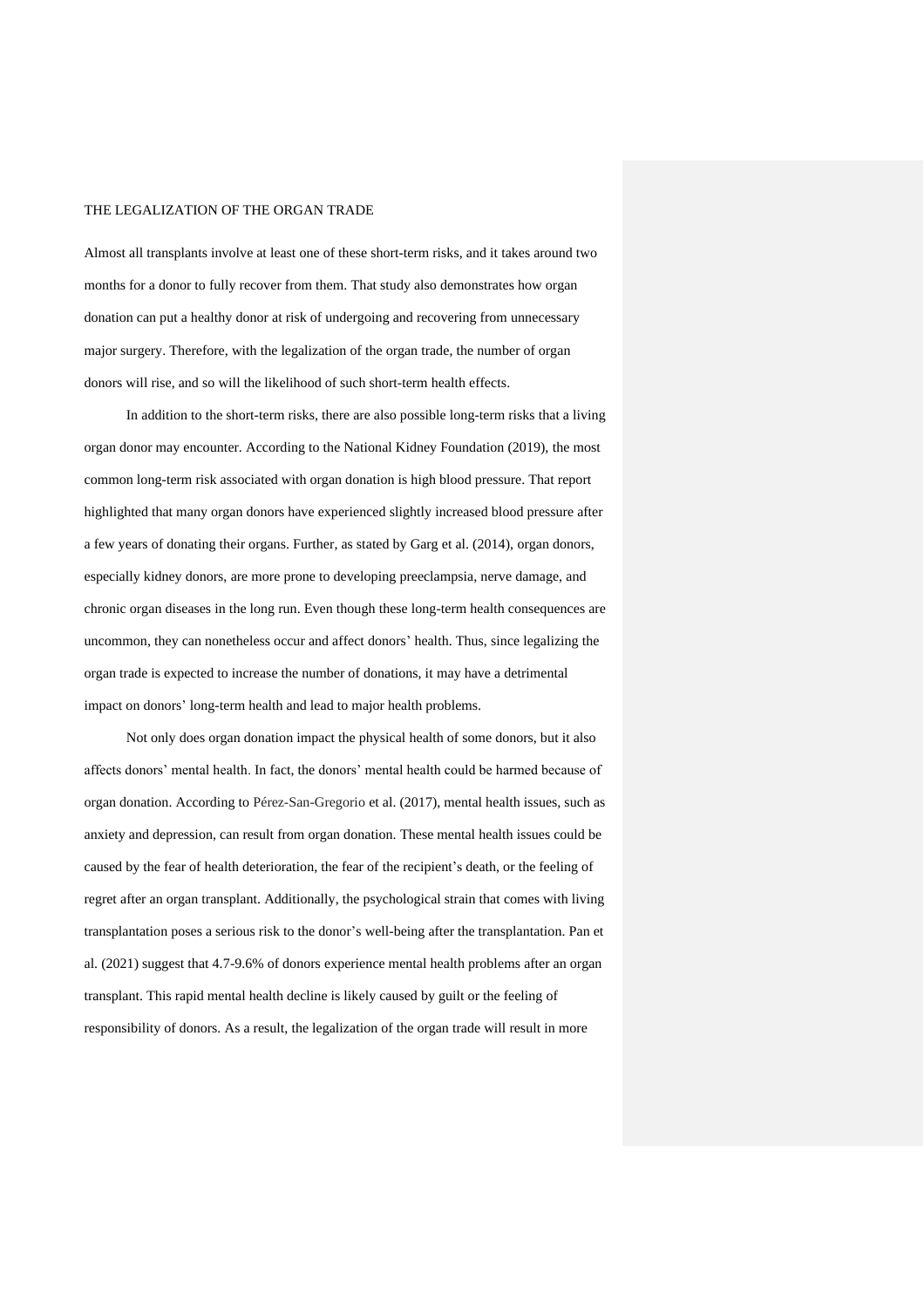organ transplants, perhaps deteriorating the mental health of some donors. Seemingly, when considering the impact of organ donation on donors' mental wellbeing, legalizing the organ trade may negatively affect mental health.

#### **Unwanted Disease Transmission**

Some may argue that organ transplantation may spread diseases between recipients. These diseases, which are the leading cause of hospitalization among transplant recipients in the first two years, can be transmitted from one recipient to another during the organ transplantation process ("Transplant-related Infections," n.d.). For example, according to Eastlund (1995), numerous types of bacterial, fungal, protozoan, worm parasites, and other infectious diseases can transfer via an organ transplant. These infections are hazardous to recipients and can cause serious health issues. In addition, the infections that may transfer and develop are hard to fight in the body because recipients take medications after any transplantation to prevent the immune system from attacking the new organ ("Infection," 2019). Therefore, because legalizing the organ trade would certainly raise the number of organ transplants, it may also increase the risk of infectious diseases spreading.

After an organ transplant, a considerable number of recipients die as a result of disease transmission. According to White et al. (2019), the rate of mortality that is caused by disease transmission during organ transplantation is around 22%. This percentage shows how serious and common disease transmission is when it comes to organ transplantation. It also demonstrates the devastating effects of disease transmission on an individual, including the possibility of death. Additionally, White et al. (2019) highlight that bacterial infections are the most common cause of infection-related death following organ transplantation. These bacterial infections can be easily transmitted between recipients and thereby causing them harm. As a result, legalizing the organ trade will result in more organ transplants, which will then lead to disease transmission and higher mortality rates.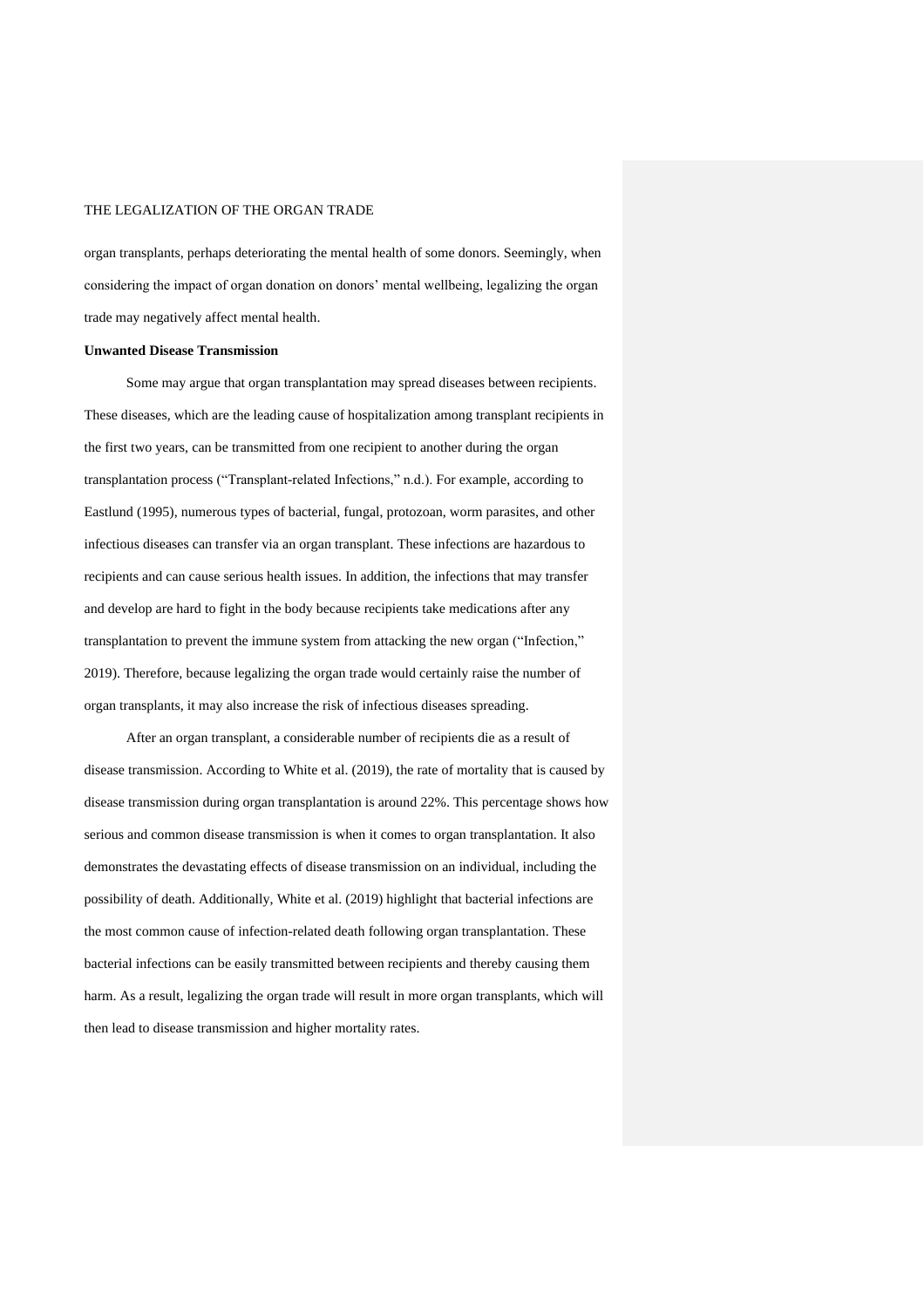#### **Unequal Benefits**

Some critics contend that legalizing the organ trade will benefit some people but not others. For instance, the organ trade will benefit the rich, but it will pressure people with low income to jeopardize their health. According to Gregory (2011), an organ market will lead to exploitation and unequal treatment of the wealthy and powerful. This outcome of the legal organ market is likely to result because the wealthy are unlikely to sell their organs. The reason why the affluent are unlikely to sell their organs is that they do not need any form of monetary advantage. As a result, many wealthy individuals will not sell their organs until they become in need of some monetary benefits. Accordingly, only the wealthy will benefit from the legalization of the organ trade since they will more likely be on the receiving end, rather than the supplying one.

In contrast to the affluents' benefit of the organ trade, people who have a limited income will be exploited and compelled to sell their organs. As stated by Greasley (2012), a legal market for human organs will be structured with impoverished people on the supplying end and affluent people on the receiving end, thereby resulting in unequal benefits. That study demonstrates how low-paid people are more likely to sell their organs for monetary or material gain. Low-income people commonly sell their organs because they believe the money they get will provide them with a temporary solution to their hardship. However, this action could cause them lifetime consequences and a permanent loss of an organ. Therefore, when considering how a legal organ market may result in uneven advantages for particular groups of people, it is apparent that legalizing the organ trade would create a gap between them.

#### **The Organ Trade: Not a Killer**

Legalizing the organ trade may increase the chance of negative health implications for donors, disease transmission, and uneven benefits. Nevertheless, legalizing the organ trade

**Commented [PMM8]:** Not my favorite word though  $\heartsuit$ 

**Commented [PMM9]:** Use THAT a lot as in THAT study/THAT report

I think you can use THE instead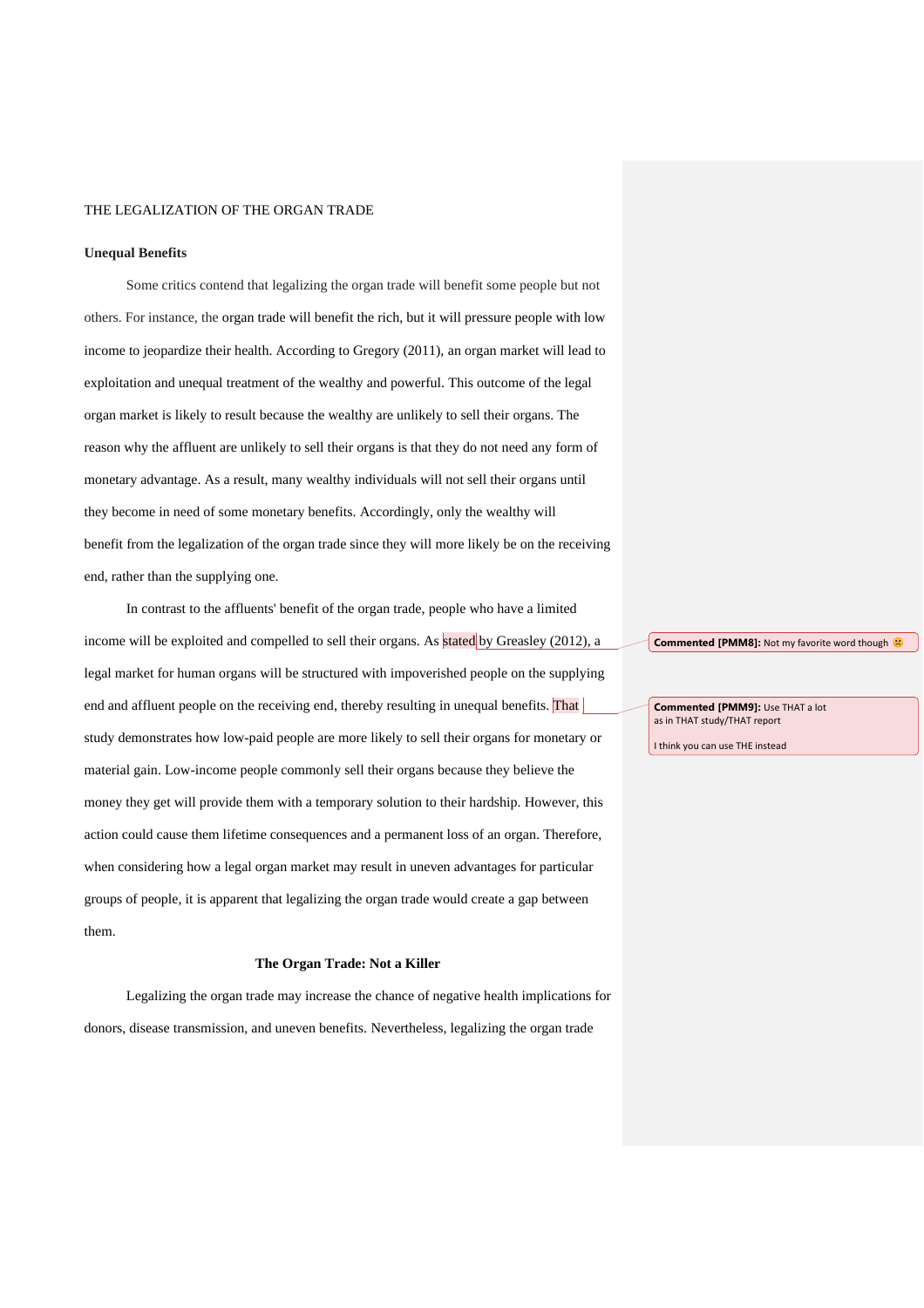will help save the lives of those who require organ transplants. Organ donations will rise with the legalization of the organ trade, saving patients' lives and putting an end to their suffering because of their need for transplants. According to Phelps Health (2020), a single organ donor can save the lives of up to eight individuals and enhance the lives of up to 75 more. This evidence demonstrates how important organ donation is since it can save countless lives, which should be a priority for many. Organ donation also gives patients a sense of optimism and will to live. Therefore, when looking at the positive impacts that organ donation will have on saving patients' lives and treating them, legalizing the organ trade should be considered by governments.

Because the practice of the organ trade is legal and regulated by the government in Iran, the legal organ trade there was recognized to save myriad lives. According to Kiani et al. (2018), more than 1,480 people in Iran receive an organ transplant from a living donor through the organ trade each year, thereby helping them with their organ failure and saving their lives. Thus, if countries adopt a system similar to Iran's people with organ failure will be able to obtain a transplant more rapidly rather than having to spend a long period on a waiting list. For instance, there is neither a waiting list nor a shortage of available organs in Iran (Major, 2008). Patients with organ failure do not need to wait and suffer for extended periods of time to have an organ transplant in Iran. Accordingly, countries should adopt a system like Iran's by legalizing the organ trade practice to save lives.

#### **The Organ Trade: A Savior**

Although it may be controversial, legalizing the organ trade brings many benefits. Some of these benefits include increasing the supply of organs for individuals with organ failure. Another benefit of legalizing the organ trade is the prevention of disease transmission between recipients. Legalizing the organ trade also contributes to reducing the number of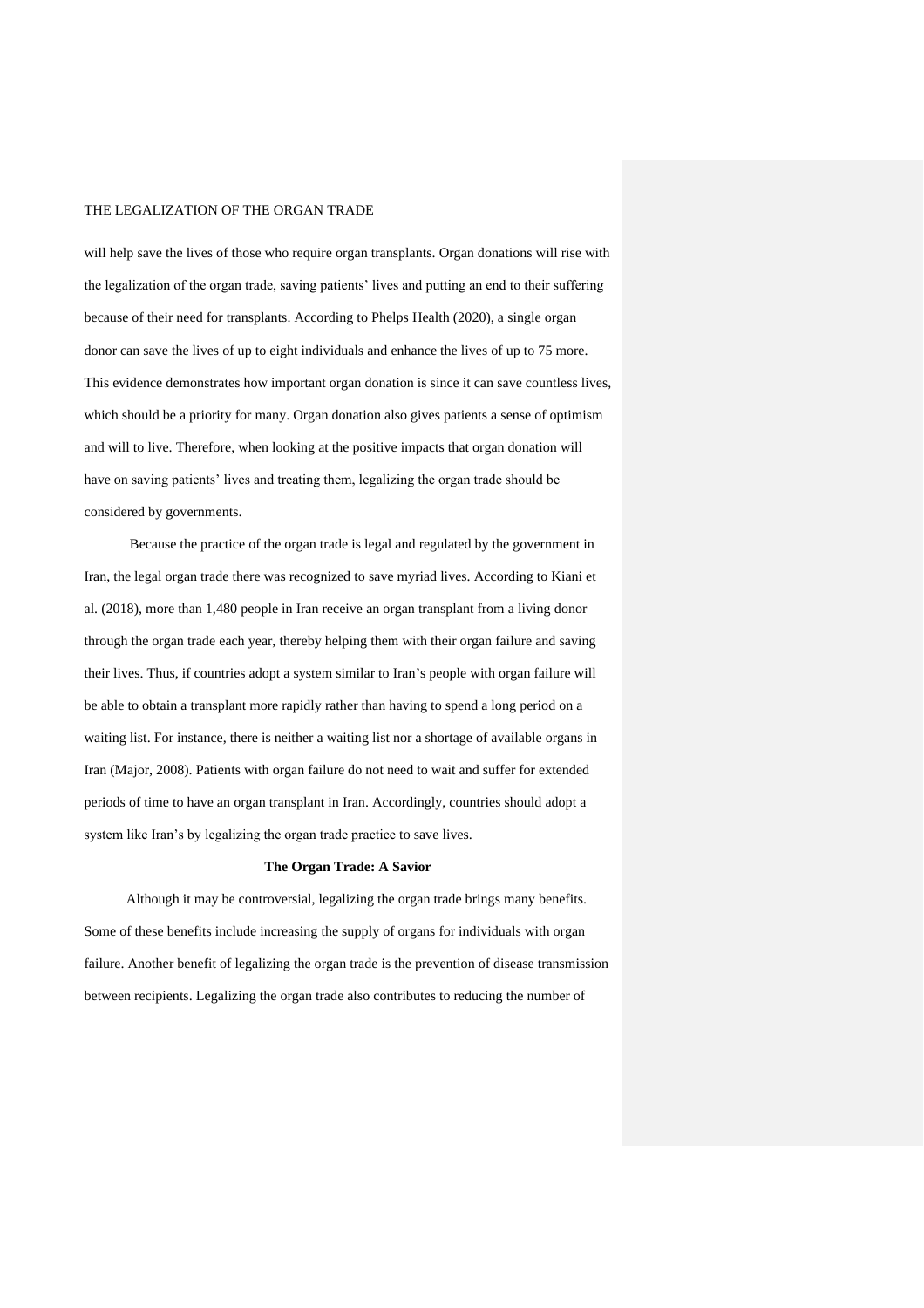crimes that often occur. Therefore, this section examines the proponents' point of view on the legalization of the organ trade.

#### **The Supply of Human Organs**

Proponents claim that legalizing the organ trade will increase the supply of organs. According to Abouna (2008), the organ supply is likely to increase with the legalization of the organ trade because more individuals will be willing to donate their organs if they could be traded lawfully. Additionally, organ supply and demand issues would be alleviated if organ sales were legalized and regulated by the community, allowing many people in need of an organ transplant to receive one faster. As a result, more people will be donating organs if the organ trade was legalized, thereby increasing the overall organ supply.

Many patients in need of organ transplants wait far too long to receive a suitable one. The American Transplant Foundation (2022) demonstrates that about 106,000 people in the United States are on the waiting list for an organ transplant. This number shows that many patients suffer and wait for lengthy periods on the transplant waiting list because of the lack of availability of organs. There is a current shortage of organs available for transplantation because only a few people are willing to donate their organs. However, if organ sales were legalized, the money obtained from organ sales would serve as an incentive for some people to sell their organs, increasing the supply of organs. As a result, legalizing the organ trade may make organs more accessible to individuals in need, thereby saving lives.

Organ procurement will also become simpler with the existence of a legal organ market. Coppen et al. (2010) suggest that the legislation of the organ trade would positively impact organ procurement and aid with the current organ shortage. Organ procurement may be made simpler if there were legal and well-established organ trade centers where people could donate their organs and be compensated. The legalization of the organ trade can solve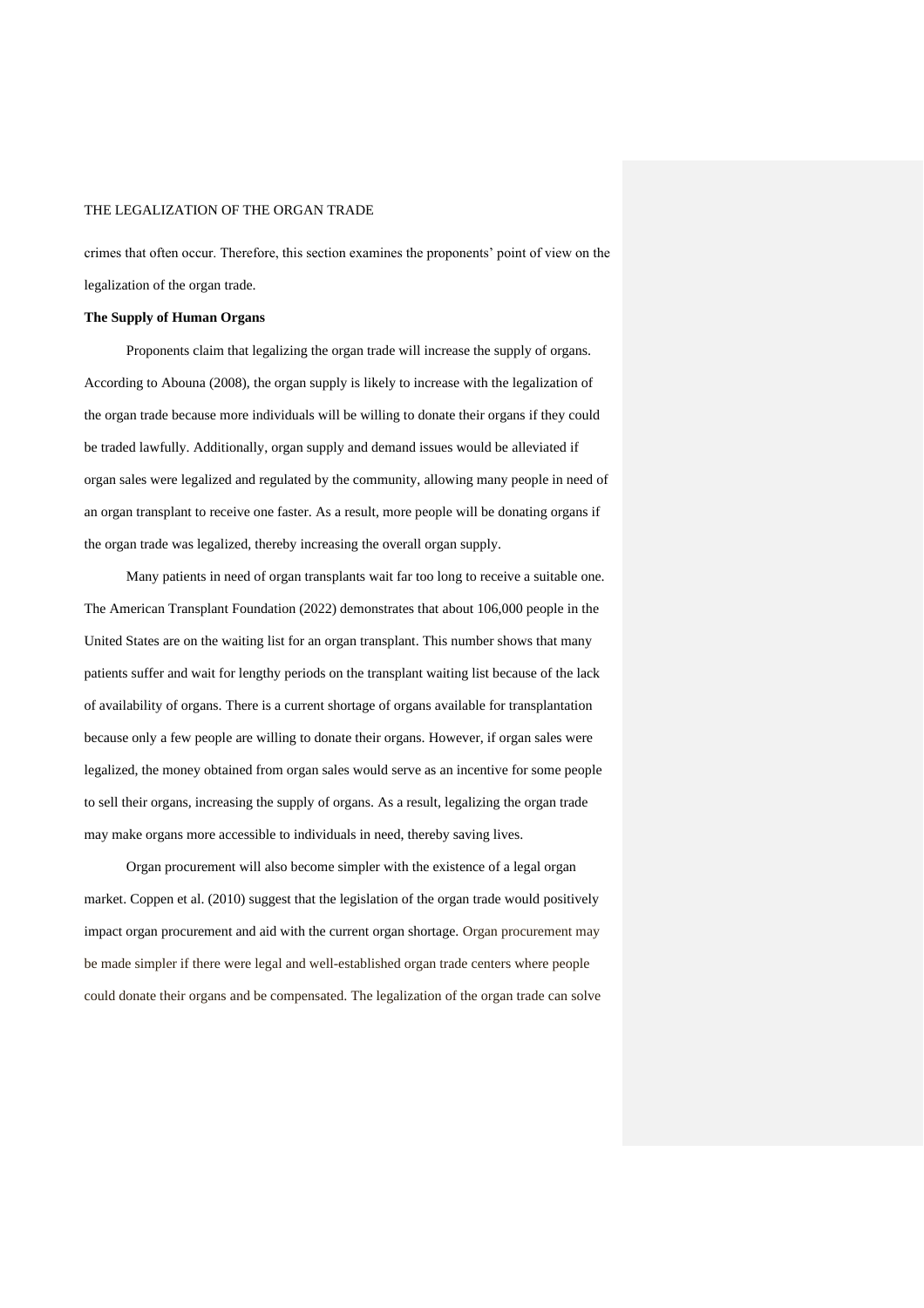the issue of organ procurement by making it simpler. Thus, with a legal organ market, more organs will be accessible, and the more organs available, the more lives will be saved.

The process of obtaining an organ transplant is also challenging for many patients. It is challenging because the shortage of organs is continuously increasing. For instance, according to Bin Hamid and Khan (2019), end-stage renal disease (ESRD) patients face difficulty in receiving kidney transplants because of the shortage of available kidneys suitable for transplantation. That study demonstrates how organs are scarce in many nations, even though they are needed to treat a variety of diseases. Thus, legalizing living-unrelated kidney sales would increase the availability of kidneys and save patients suffering from ESRD.

Further, tThe prevalence of alcohol-related liver diseases is also increasing, leading to a higher demand for liver transplants despite the low supply. Levitt (2015) demonstrates how compensated organ donation can significantly increase the number of organs accessible for patients in need of liver transplants. That study shows how an adequate supply of livers for transplantation may be used to treat a variety of liver diseases. Therefore, since legalizing the organ trade will boost organ availability, it will also contribute to the treatment of patients suffering from alcohol-related liver disorders and other diseases.

#### **Reduction in Crimes**

Proponents argue that legalizing the organ trade will contribute to reducing the number of crimes. Some of the crimes that result from the illegal organ trade include kidnapping, murder, abuse, and more. According to Edgar and Block (2021), ending the restriction on organ sales will reduce the incentive for criminals while also creating opportunities in a legal market for organs. Criminals who kill and abduct individuals to steal their organs would lose their incentive if organ sales were legal, reducing overall crime rates. As a consequence, there will be fewer illegal organ trade-related crimes with the legalization of the organ trade,-.

**Commented [PMM10]:** I do have the feeling that I might have changed one of these to THAT

C I'd use THE though

maybe because it said THIS before and THIS would mean YOUR paper

**Formatted:** Highlight

**Commented [PMM11]:** Uoi have INCLUDE don't need etc or "and more"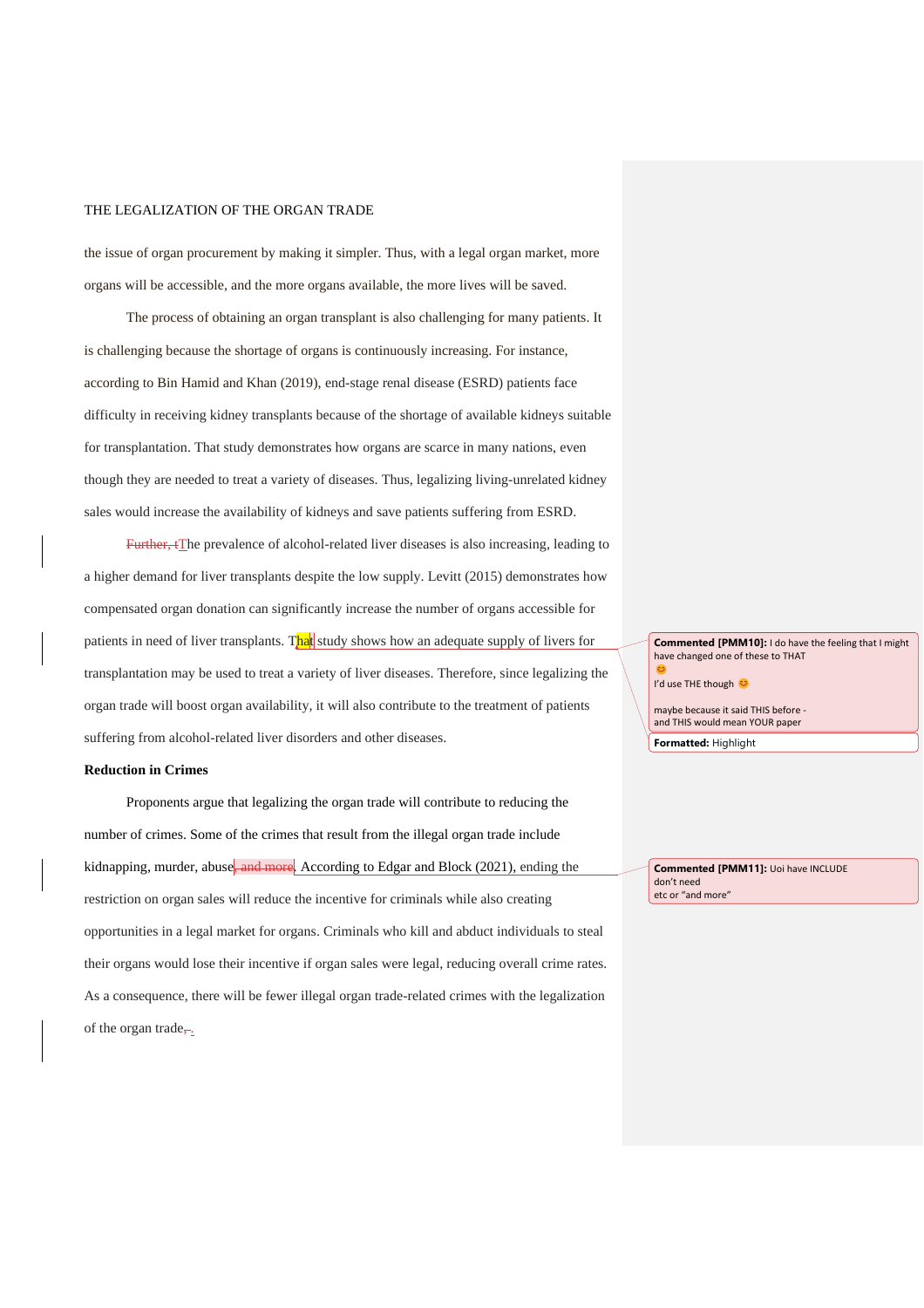Because of the high cost of organs, criminals frequently kill and abduct individuals to obtain organs and profit from the sale of these organs. If countries legalize the organ trade, these crimes will be minimized. Swenarski (1993) notes that hundreds of children are kidnapped by criminals in Honduras to sell their organs and profit from them since organs are highly costly. This number shows how kidnapping to acquire organs occurs often. In fact, kidnapping people and stealing their organs is common in many countries, including China, Pakistan, India, Costa Rica, Egypt, and others. Therefore, a legitimate organ market in these countries will contribute to reducing the number of abductions and overall crimes associated with the illegal market.

Although many people willingly donate their organs to transplant them to other patients in need, many transplanted organs are obtained illegally. For instance, according to Gonzalez et al. (2020), around 10% of all transplants worldwide are believed to be illegal, accounting for nearly 12,000 organs every year. This The study also demonstrates that many of these 12,000 organs are obtained from criminals stealing organs. Further, this percentage could be reduced if a legal organ market existed since the incentives of criminals to steal organs will be reduced. Thus, legalizing the organ trade will reduce crime rates and contribute to enhancing the overall quality of life of individuals with this reduction.

### **Disease Transmission Prevention**

Proponents of the legalization of the organ trade contend that a legal and regulated organ market will prevent diseases from spreading between recipients. A regulated organ market will limit the transfer of common diseases between recipients throughout the transplantation process, unlike what usually occurs in the black market of organs. To clarify, if a legal and regulated organ market existed, the organ transplantation process will be carried out by professionals and handled professionally, preventing diseases from spreading among recipients. According to Allen (2005), a regulated market in organs would provide access to a **Commented [PMM12]:** Again – you have "including"

**Commented [PMM13]:** a-ha

**Formatted:** Highlight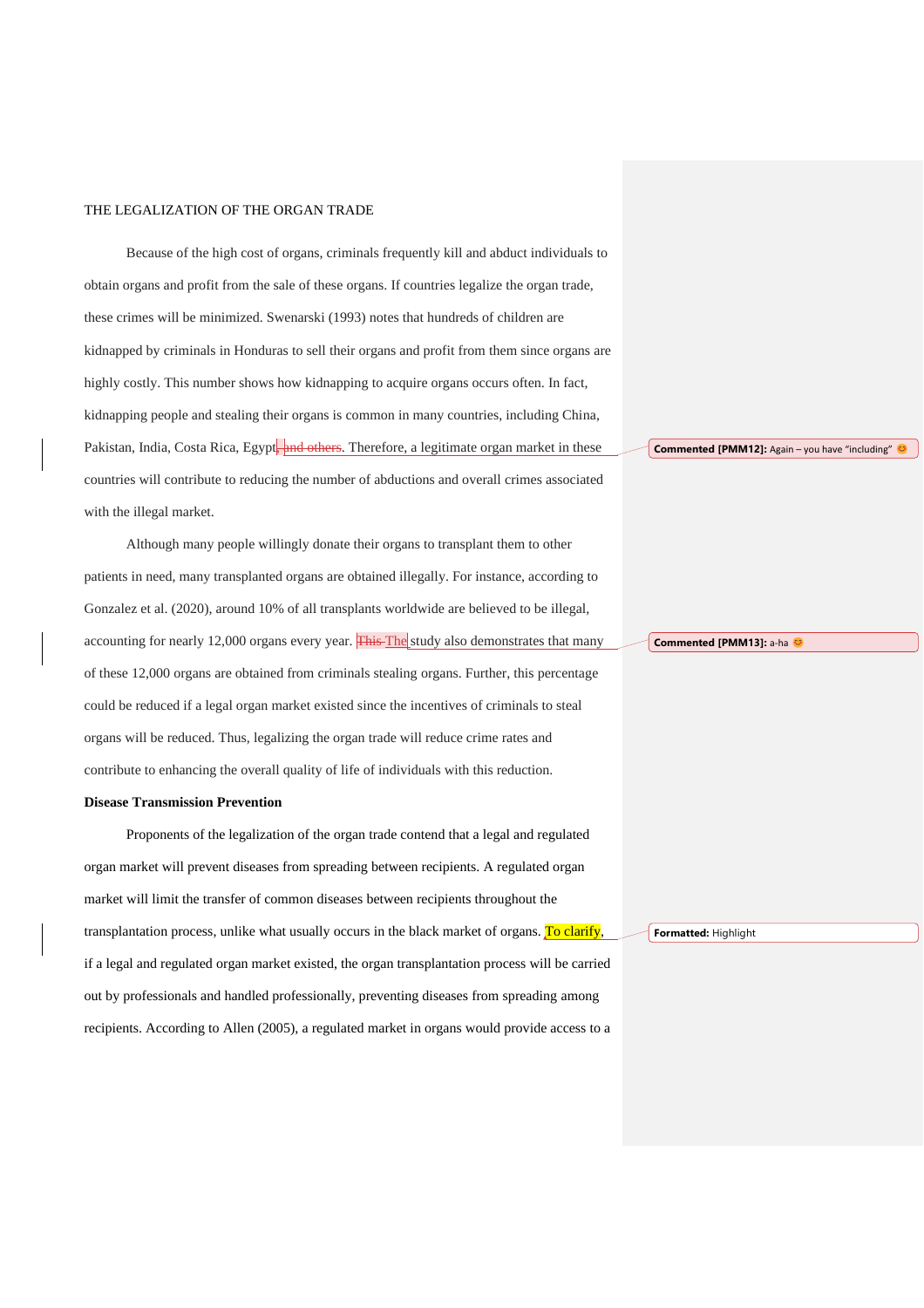larger supply of disease-free organs without the exaggerated black market pricing. Organs will be handled under sterile circumstances in a regulated organ market, which will result in a higher supply of disease-free organs. Therefore, legalizing the organ trade will result in a regulated market in organs that will limit diseases from spreading.

In a regulated organ market, screening and testing will be made for donors and recipients to prevent disease transmission. Fischer and Avery (2009) highlight that screening of donors and recipients before organ transplantation prevents and mitigates posttransplant infections. Screening donors before an organ transplant is one way to ensure that they are eligible for donation and to minimize the spread of diseases. Consequently, because both donors and recipients will be screened, the process of organ transplantation will not pose a risk of disease transmission. Therefore, organs in a regulated organ market will be handled in sterile conditions, and disease screening will be performed on both donors and recipients to reduce disease transmission.

### **Recommendations**

According to what has been previously mentioned, a call to action is needed for countries and governments to legalize the organ trade. The governments should consider the benefits that come with the legalization of the organ trade. By making the organ trade legal, governments contribute to reducing patient suffering and saving lives. Furthermore, governments could also propose establishing government-regulated organ trading centers to encourage safe precautions and improve health outcomes. Lastly, through economic power and political pressure, lobbyists and investors must be assembled to encourage the legalization of organ trade. This thing is particularly needed because governments often make decisions based on what the majority of people demand. Therefore, if a large number of individuals were encouraged by the lobbyists and investors, governments will be obliged to legalize the organ trade.

**Commented [PMM14]:** this thing? Thing???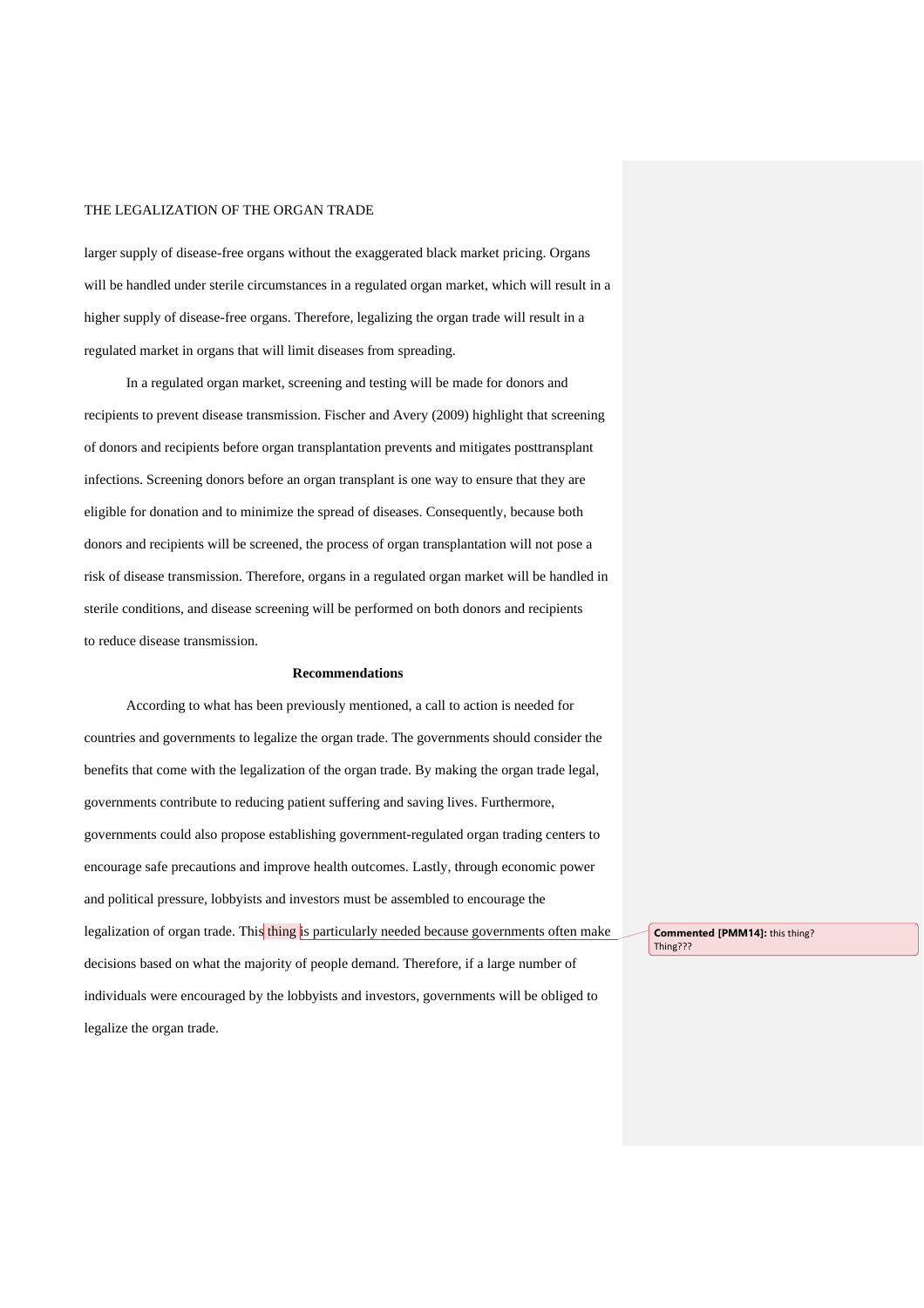#### **Conclusion**

The legalization of the organ trade can play a significant role in saving people's lives. Such legalization is important as many patients with organ failures die every day while waiting for an organ transplant. Patients must wait for such extended periods of time to receive an organ transplant because of the scarcity of healthy organs. Among the numerous benefits of legalizing the organ trade are that it will increase the supply of organs since human organs are currently in a limited supply. In addition, legalizing the organ trade will help to reduce crime rates, improving people's safety and overall quality of life. A legal organ market will also prevent disease transmission between donors and recipients, which reduces their risk of death.

Despite the benefits associated with the legalization of the organ trade, it still faces a variety of criticism. First, some organ donors may suffer health consequences as a result of the organ trade. However, the evidence available suggests that a legal organ market may help save countless lives. Second, another criticism against legalizing the organ trade is that it may result in unfair benefits for the rich. For instance, because the affluent and powerful are not likely to sell their organs for monetary gain, those with fewer means will be exploited and treated unequally. Again however, evidence demonstrates that this issue is a characteristic of the present illegal organ trade. Third, some people argue that diseases may transfer between recipients as a consequence of the organ trade. Nevertheless, the evidence again shows that organ transplantation will be handled professionally in a legal and regulated organ market, which will limit disease transmission between recipients.

Although the legalization of the organ trade will no doubt continue to face criticism, the imbalance between the supply and demand of healthy human organs is growing. This imbalance is increasing as a result of a considerable decrease in organ donations, which is driven by the limited number of organ donors and the increased prevalence of organ failure.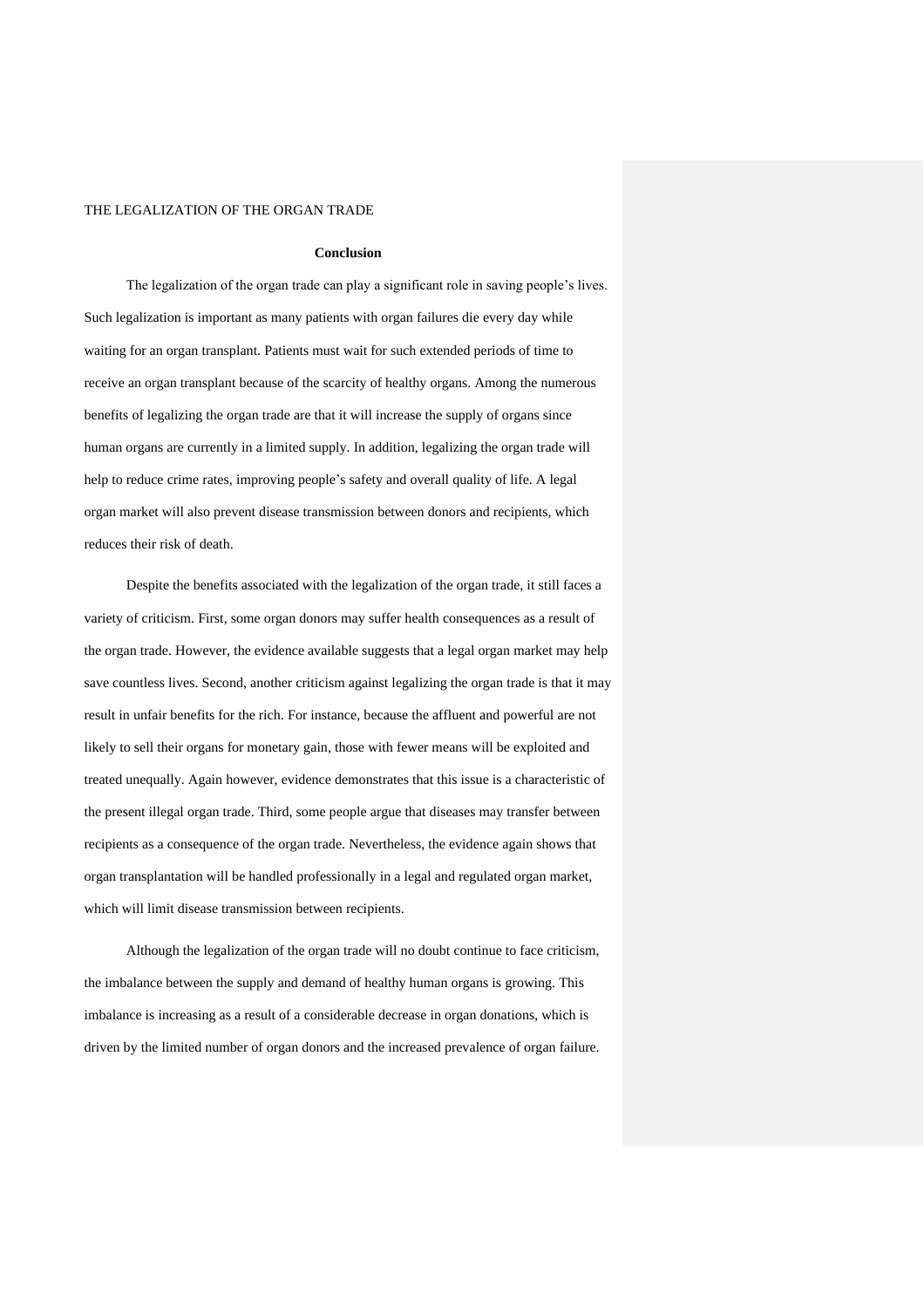Therefore, in order to save people and put an end to their agony, we must gather lobbyists

and investors to encourage and compel governments to legalize the organ trade.

### **References**

Abouna G. M. (2008). Organ shortage crisis: Problems and possible solutions.

*Transplantation Proceedings*, *40*(1), 34–38.

<https://doi.org/10.1016/j.transproceed.2007.11.067>

Allen, M. E. (2005). Free kidney for sale? Substitution, the shortage, and procurement

policy. *Undergraduate Economic Review*, *2*(1), 3.

<https://digitalcommons.iwu.edu/cgi/viewcontent.cgi?article=1012&context=uer>

Bengali, S., & Mostaghim, R. (2017, October 15). 'Kidney for sale': Iran has a legal market for the organs, but the system doesn't always work. *Los Angeles Times*. <https://www.latimes.com/world/middleeast/la-fg-iran-kidney-20171015-story.html>

Bin Hamid, R., & Khan, M. T. (2019). Living-unrelated kidney donor transplantation: Legalization in exceptional circumstances? *Saudi Journal of Kidney Diseases and Transplantation*, *30*(5), 1111–1117.<https://doi.org/10.4103/1319-2442.270267>

- Coppen, R., Friele, R. D., Van der Zee, J., & Gevers, S. K. (2010). The potential of legislation on organ donation to increase the supply of donor organs. *Health Policy*, *98*(2–3), 164–170.<https://doi.org/10.1016/j.healthpol.2010.05.019>
- Eastlund, T. (1995). Infectious disease transmission through cell, tissue, and organ transplantation: Reducing the risk through donor selection. *Cell Transplantation*, *4*(5), 455–477. [https://doi.org/10.1016/0963-6897\(95\)00035-v](https://doi.org/10.1016/0963-6897(95)00035-v)
- Edgar, L. B., & Block, W. E. (2021). Toward the legalization of markets in used human body parts. *Political Dialogues*, (30), 229-242.<https://doi.org/10.12775/DP.2021.012>
- *Facts and myths about organ donation*. (2022, February 3). American Transplant Foundation. <https://www.americantransplantfoundation.org/about-transplant/facts-and-myths/>

**Commented [PMM15]:** 

<https://www.asrarjournal.com/submit> Submit the paper there by 5pm Monday, May 30<sup>th</sup>

You've been amazing Such a great pleasure working with you this semester ... you really were a star!

Have an amazing summer!!!!

and seriously – submit the paper to Asrar!

| <b>Field Code Changed</b>         |
|-----------------------------------|
| Formatted: Spanish (Spain)        |
| <b>Formatted:</b> Spanish (Spain) |
|                                   |
| Formatted: Spanish (Spain)        |
|                                   |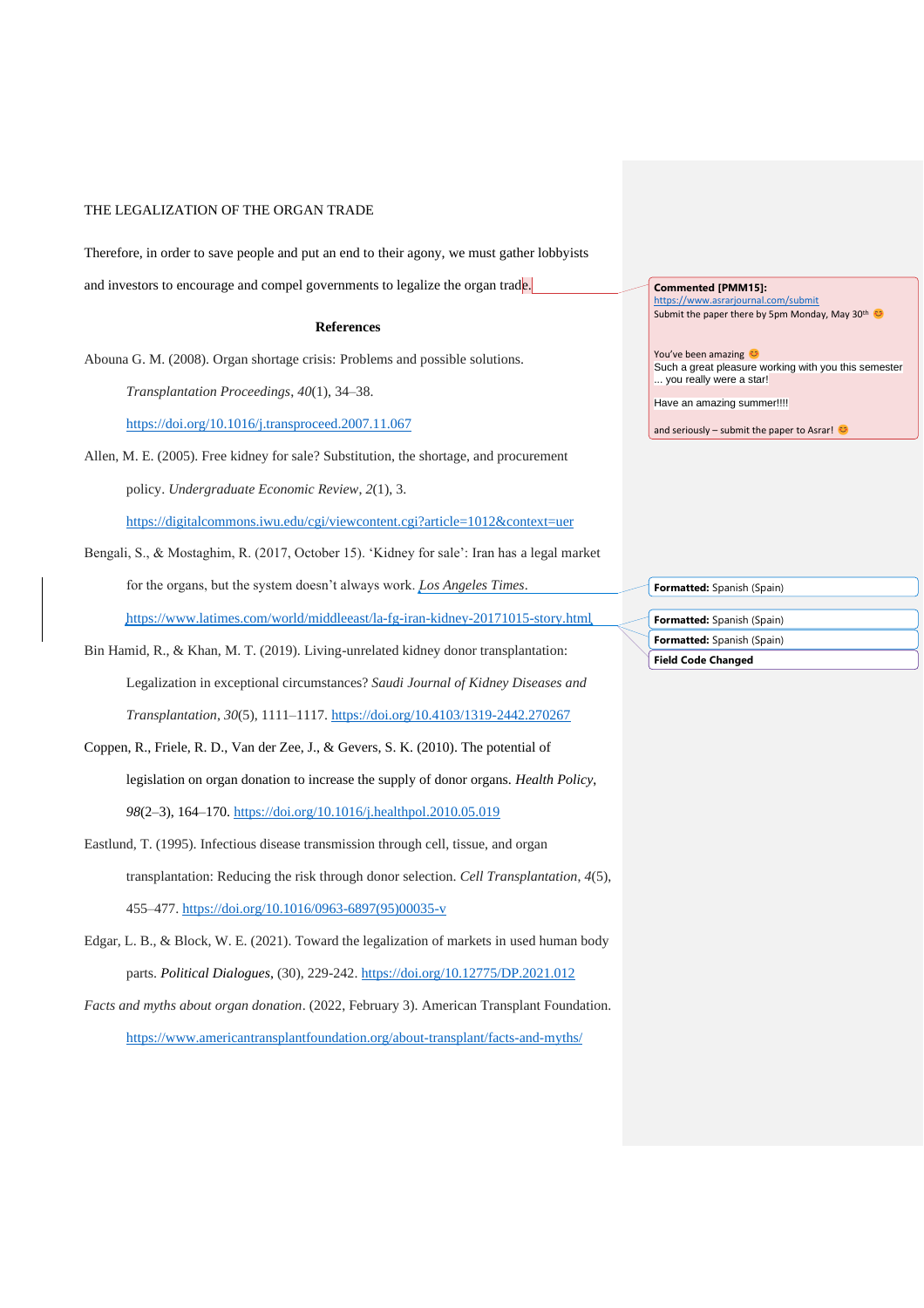Fischer, S. A., & Avery, R. K. (2009). Screening of donor and recipient prior to solid organ transplantation. *American Journal of Transplantation*, *9*(4), 7. <https://doi.org/10.1111/j.1600-6143.2009.02888.x>

Garg, A. X., Nevis, I. F., McArthur, E., Sontrop, J. M., Koval, J. J., Lam, N. N., & Lentine, K. L. (2015). Gestational hypertension and preeclampsia in living kidney donors. *New England Journal of Medicine*, *372*(2), 124–133. <https://dx.doi.org/10.1056%2FNEJMoa1408932>

- Gonzalez, J., Garijo, I., & Sanchez, A. (2020). Organ trafficking and migration: A bibliometric analysis of an untold story. *International Journal of Environmental Research and Public Health*, *17*(9), 3204.<https://doi.org/10.3390/ijerph17093204>
- Greasley, K. (2012). A legal market in organs: The problem of exploitation. *Journal of Medical Ethics*, *40*(1), 51–56.<http://dx.doi.org/10.1136/medethics-2012-100770>
- Gregory, A. (2011). Why legalizing organ sales would help to save lives, end violence. *The Atlantic.* [https://www.theatlantic.com/health/archive/2011/11/why-legalizing-organ](https://www.theatlantic.com/health/archive/2011/11/why-legalizing-organ-sales-would-help-to-save-lives-end-violence/248114/)[sales-would-help-to-save-lives-end-violence/248114/](https://www.theatlantic.com/health/archive/2011/11/why-legalizing-organ-sales-would-help-to-save-lives-end-violence/248114/)
- Hall, A. (2015, December 14). Let people sell their organs. *Forbes*. <https://www.forbes.com/sites/realspin/2015/12/14/sell-organs/?sh=5d07b7d826e4>

Hippen, B., Ross, L. F., & Sade, R. M. (2009). Saving lives is more important than abstract moral concerns: Financial incentives should be used to increase organ donation. *The Annals of Thoracic Surgery*, *88*(4), 1053–1061.

<https://dx.doi.org/10.1016%2Fj.athoracsur.2009.06.087>

*Infection after transplant*. (2019, March 20). Cleveland Clinic.

<https://my.clevelandclinic.org/health/articles/21123-infection-after-transplant>

**Formatted:** Spanish (Spain) **Formatted:** Spanish (Spain)

**Formatted:** French (France)

**Field Code Changed Formatted:** French (France) **Formatted:** French (France)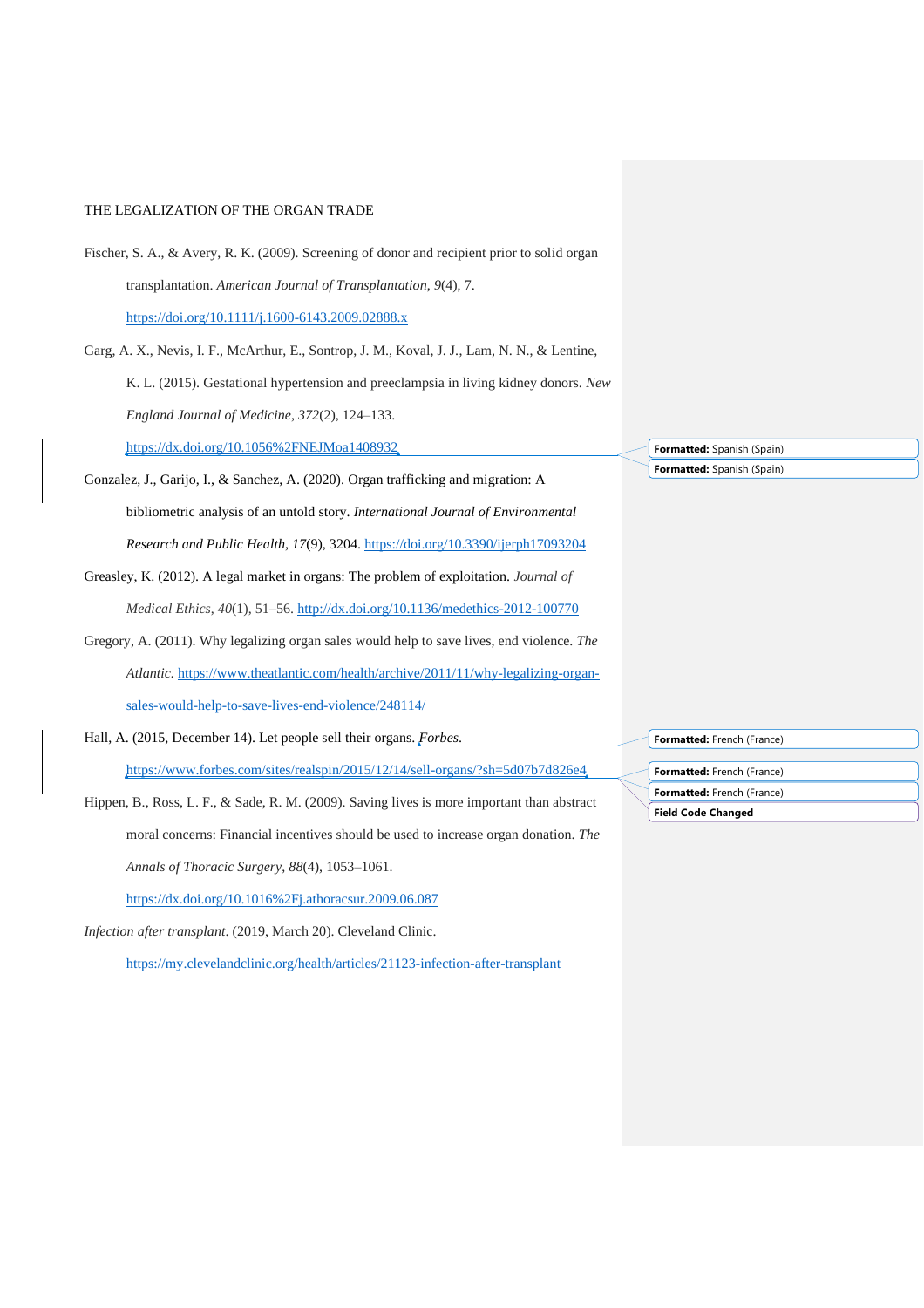- Kiani, M., Abbasi, M., Ahmadi, M., & Salehi, B. (2018). Organ transplantation in Iran; Current state and challenges with a view on ethical consideration. *Journal of Clinical Medicine*, *7*(3), 45.<https://dx.doi.org/10.3390%2Fjcm7030045>
- Kovacs, C. S., Jr, Koval, C. E., van Duin, D., de Morais, A. G., Gonzalez, B. E., Avery, R. K., Mawhorter, S. D., Brizendine, K. D., Cober, E. D., Miranda, C., Shrestha, R. K., Teixeira, L., & Mossad, S. B. (2014). Selecting suitable solid organ transplant donors: Reducing the risk of donor-transmitted infections. *World Journal of Transplantation*, *4*(2), 43–56.<https://doi.org/10.5500/wjt.v4.i2.43>
- Levitt, M. (2015). Could the organ shortage ever be met? *Life Sciences Society and Policy*, *11*(1), 1–6.<https://dx.doi.org/10.1186%2Fs40504-015-0023-1>
- *Long-term risks*. (2019). National Kidney Foundation.

<https://www.kidney.org/transplantation/livingdonors/long-term-risks>

- Major, R. W. (2008). Paying kidney donors: Time to follow Iran? *McGill Journal of Medicine*, *11*(1), 67–69.<https://doi.org/10.26443/mjm.v11i1.408>
- *No greater gift: 1 organ donor can save up to 8 lives*. (2020, November 16). Phelps Health. [https://phelpshealth.org/news/featured-stories/no-greater-gift-1-organ-donor-can](https://phelpshealth.org/news/featured-stories/no-greater-gift-1-organ-donor-can-save-8-lives#:~:text )[save-8-lives#:~:text](https://phelpshealth.org/news/featured-stories/no-greater-gift-1-organ-donor-can-save-8-lives#:~:text )
- *Organ donation statistics*. (2022, March). Health Resources and Services Administration. <https://www.organdonor.gov/learn/organ-donation-statistics>
- Pan, X. H., Toh, J. Z. K., Ng, C. H., Tay, P. W. L., Wong, N. W., Kow, A. W. C., Vathsala, A., Tan, E., Muthiah, M., & Lim, W. H. (2021). Mental health and well-being of solid organ transplant donors. The forgotten sacrifices. *Transplantology*, *2*(3), 274–287. <https://doi.org/10.3390/transplantology2030026>
- Pérez-San-Gregorio, M. Á., Martín-Rodríguez, A., Luque-Budia, A., & Conrad, R. (2017). Concerns, mental health, and quality of life in living kidney donation–parent donor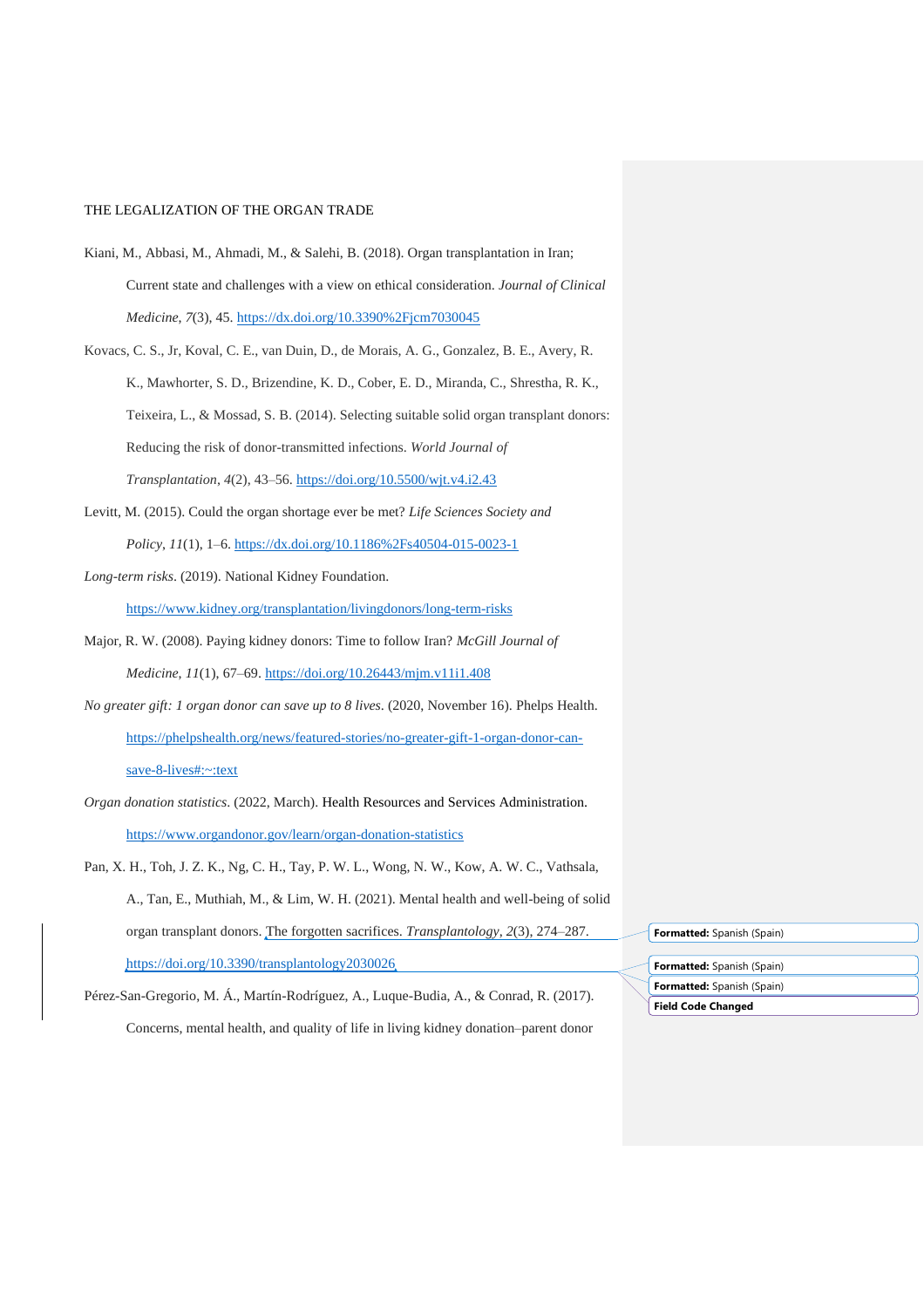candidates worry less about themselves. *Frontiers in Psychology*, *8*, 564. <https://doi.org/10.3389/fpsyg.2017.00564>

- Shimazono, Y. (2007). The state of the international organ trade: A provisional picture based on integration of available information. *Bulletin of the World Health Organization*, *85*, 955–962.<https://doi.org/10.2471/blt.06.039370>
- Swenarski, L. (1993, May 13). *In Honduras, a black market for babies*. The Christian Science Monitor. <https://www.csmonitor.com/1993/0513/13121.html>
- *What are transplant-related infections?* (n.d.). Northwestern Medicine. [https://www.nm.org/conditions-and-care-areas/infectious-disease/transplant-related](https://www.nm.org/conditions-and-care-areas/infectious-disease/transplant-related-infections)[infections](https://www.nm.org/conditions-and-care-areas/infectious-disease/transplant-related-infections)
- White, S. L., Rawlinson, W., Boan, P., Sheppeard, V., Wong, G., Waller, K., Opdam, H., Kaldor, J., Fink, M., Verran, D., Webster, A., Wyburn, K., Grayson, L., Glanville, A., Cross, N., Irish, A., Coates, T., Griffin, A., Snell, G., … Ison, M. (2019). Infectious disease transmission in solid organ transplantation: donor evaluation, recipient risk, and outcomes of transmission. *Transplantation Direct*, *5*(1). <https://dx.doi.org/10.1097%2FTXD.0000000000000852>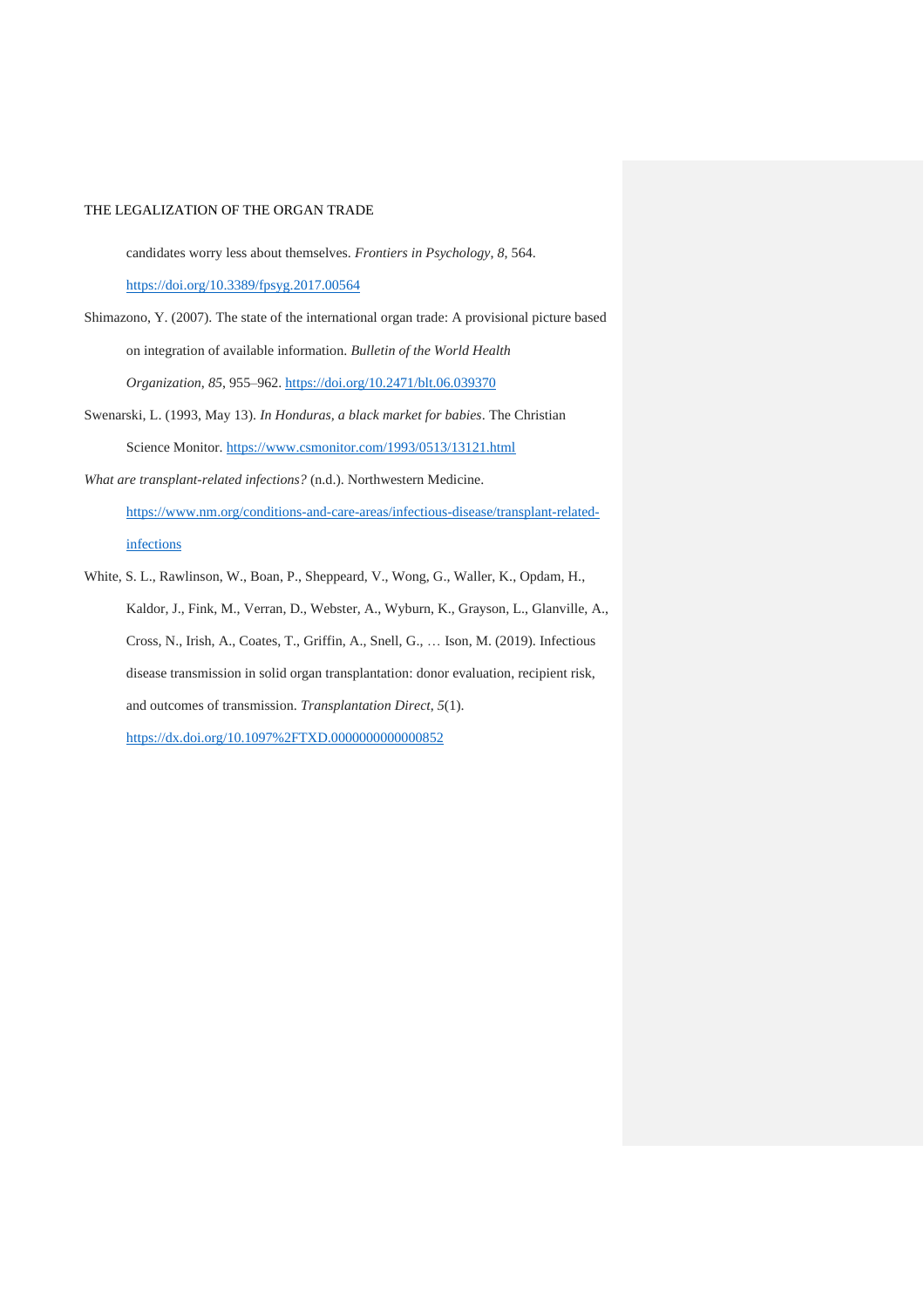The Final Draft will be evaluated based on the rubric below as well as all materials, instructions, and feedback provided by the instructor. Note that evaluations assume good punctuation, word choice, grammar, presentation, and strength of arguments. Evaluations also assume an appropriate quality of writing, length of response, and that language issues discussed in class have been followed appropriately. Points will be deducted if these assumption are not met. Points will also be deducted if the template has not been completely and appropriately filled out, or if any item from the template is missing. A further points' deduction will occur if an incorrectly named file is submitted.

### **Rubric for Evaluating the Final Research Paper**

### **Final Research Paper**

The final research paper is 10-12 pages (3200 – 3850 words, excluding reference list, abstract, and title page) and incorporates feedback from the drafting process.

| Elements |                                                                       | Points |
|----------|-----------------------------------------------------------------------|--------|
| Content  |                                                                       |        |
|          | <b>Title Page</b>                                                     |        |
|          |                                                                       |        |
|          | <b>Abstract and Key Words</b>                                         | /5     |
|          | Effectively summarizes research paper (between 130 and 150<br>words)  |        |
|          | Lists 3-5 relevant key words                                          |        |
|          |                                                                       |        |
|          | Introduction $(\sim 1$ page)                                          | /5     |
|          | Provides appropriate and compelling entry to the topic                |        |
|          | Clearly articulates the research question(s) and/or thesis            |        |
|          |                                                                       |        |
|          | Body $(\sim 9-11$ pages)                                              | /50    |
|          | Presents a well-structured, logically-argued, and cohesive discussion |        |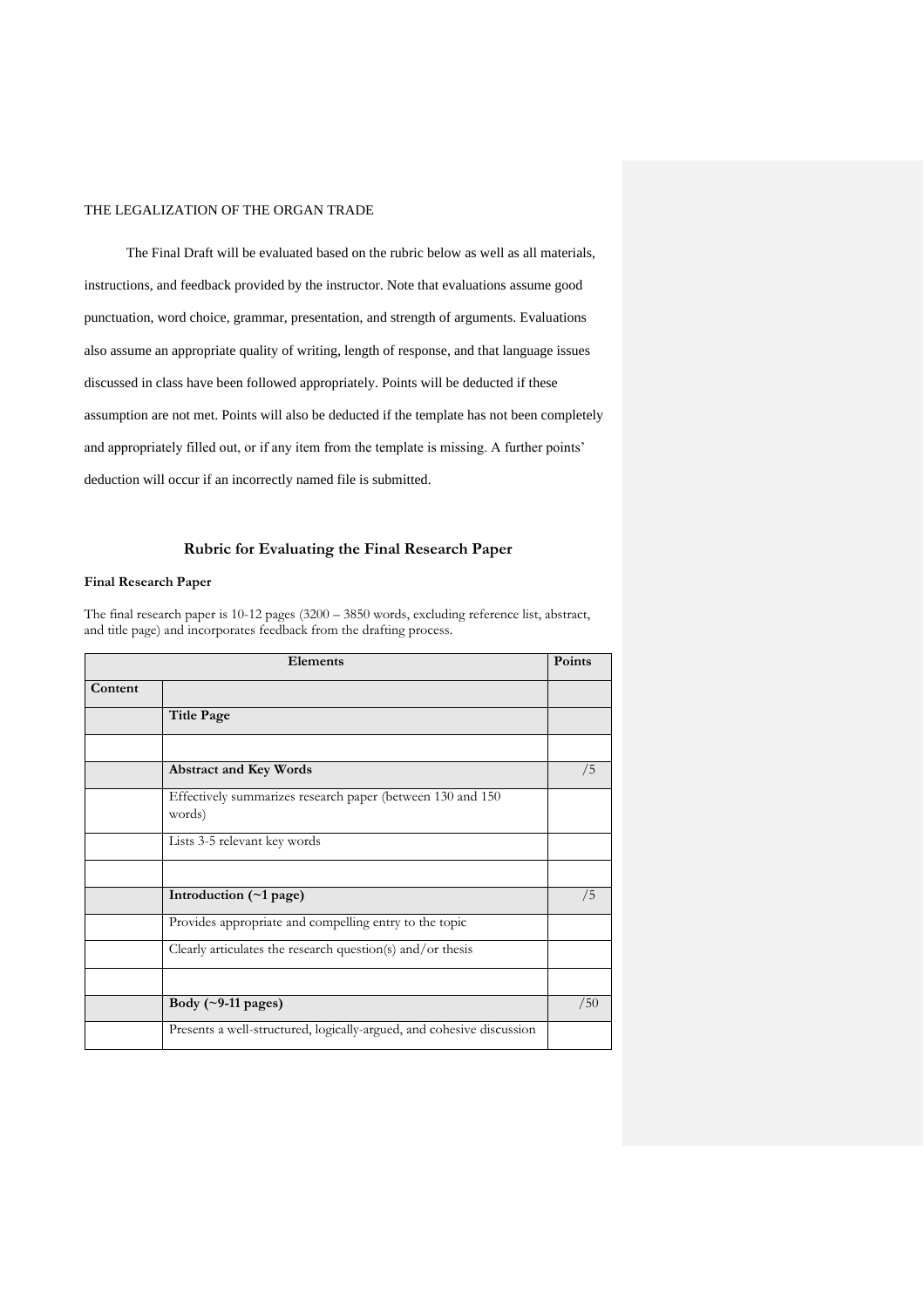|                  | Includes headings that reflect the paper organization                                                                       |     |
|------------------|-----------------------------------------------------------------------------------------------------------------------------|-----|
|                  | Supports all points/arguments with credible and relevant evidence<br>and cites definitions of key terms/ideas as applicable |     |
|                  | Synthesizes multiple sources                                                                                                |     |
|                  | Shows originality, critical thinking, and in-depth, nuanced analysis                                                        |     |
|                  |                                                                                                                             |     |
|                  | Conclusion (~up to 1 page)                                                                                                  | /8  |
|                  | Restates main points and addresses the research question/thesis                                                             |     |
|                  | Comes to logical conclusion from evidence                                                                                   |     |
|                  | Makes final comment(s)                                                                                                      |     |
| References       |                                                                                                                             | /7  |
|                  | Uses correctly formatted APA in-text citations                                                                              |     |
|                  | Includes correctly formatted APA references                                                                                 |     |
|                  |                                                                                                                             |     |
|                  | Contains all and only the cited texts                                                                                       |     |
| Style            | Entire paper                                                                                                                | /10 |
|                  | Is polished in tone and style appropriate for an academic audience                                                          |     |
|                  | Uses clear and sophisticated language and variety in sentence<br>structure                                                  |     |
| <b>Mechanics</b> |                                                                                                                             | /5  |
|                  | Entire paper                                                                                                                |     |
|                  | Is accurate in terms of grammar, spelling, punctuation,<br>capitalization, word choice, and transitionals                   |     |
| Format/          |                                                                                                                             | /5  |
| Layout           | Entire paper                                                                                                                |     |
|                  | Follows APA page layout (title page, running head, headings, font,<br>$etc.$ )                                              |     |
|                  |                                                                                                                             |     |
| Revision         |                                                                                                                             | /5  |